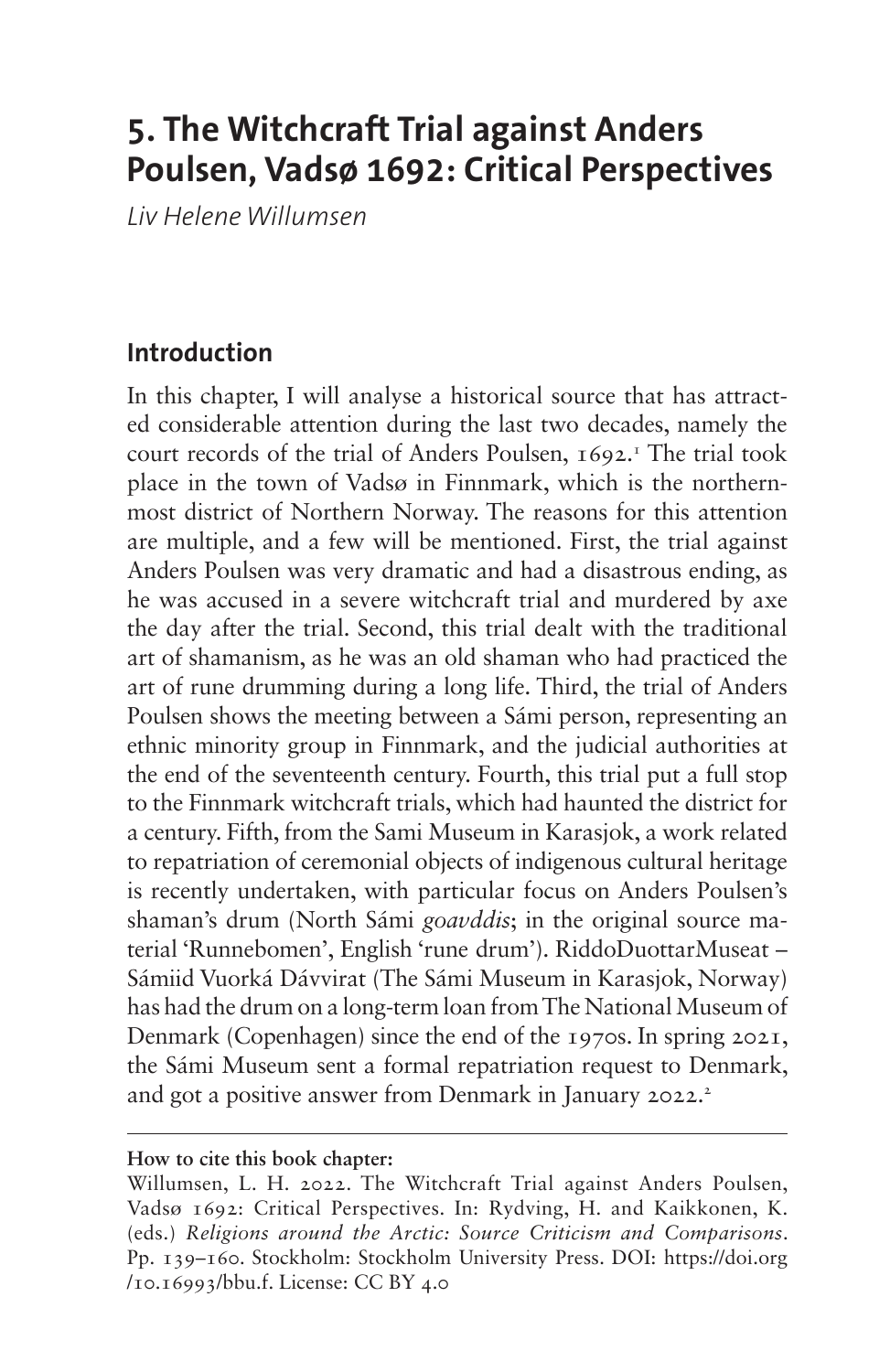Anders Poulsen was brought before the court because he had played the drum, regarded as an 'evil and devilish art of witchcraft'.[3](#page-16-2) He gave a long confession, describing the symbols of the drum. The detailed court records have survived. How can we understand Anders Poulsen's confession? I would like to approach the historical source from a critical perspective and ask: Can these court records be taken at face value, and be read and interpreted as Anders Poulsen's straightforward description of the drum and transmission of Sámi culture? Or do we have to take into account the key point of source criticism: that the context here is a criminal trial wherein the accused person is threatened by a sentence of execution, and that this frame will colour his confession?

My outset is previous readings of the Anders Poulsen trial by historians. The first reading is by Einar Niemi, who maintains that the court records from the trial of Anders Poulsen are 'the most comprehensive first-hand contemporary source available on traditional Sámi religious practices, and on the use of the magic drum in particular'; it is 'one of the most important existing sources of our knowledge on Sámi shamanism'[.4](#page-16-3) This interpretation is based on the understanding that the confession of Anders Poulsen is reliable, and that its content accurately represents the field of traditional Sámi religious practice, particularly the use of the drum.

Another reading is given by Rune Blix Hagen. In a number of articles, Hagen refers to Niemi's statement without rejecting the notion that Anders Poulsen's confession provides knowledge about genuine Sámi shamanism and traditional Sámi religious practice. He states: 'As a study of Sámi shamanism, we can read the records from the Poulsen trial as a kind of gateway to seventeenth-century ideas of magic', and further that Poulsen's drum is 'one of a very small number of drums for which we have the owner's own explanation of the drum's symbols and figures'.[5](#page-16-4) The reliability of Anders Poulsen's confession is not doubted, but is regarded as a glimpse into seventeenth-century people's mentalities and imagination.<sup>6</sup> In addition, the fact that the court records provide Poulsen's own explanation is presumed to strengthen the authenticity of the description of the drum, not taking into consideration that we are talking here about a confession given in response to interrogation in a severe criminal trial.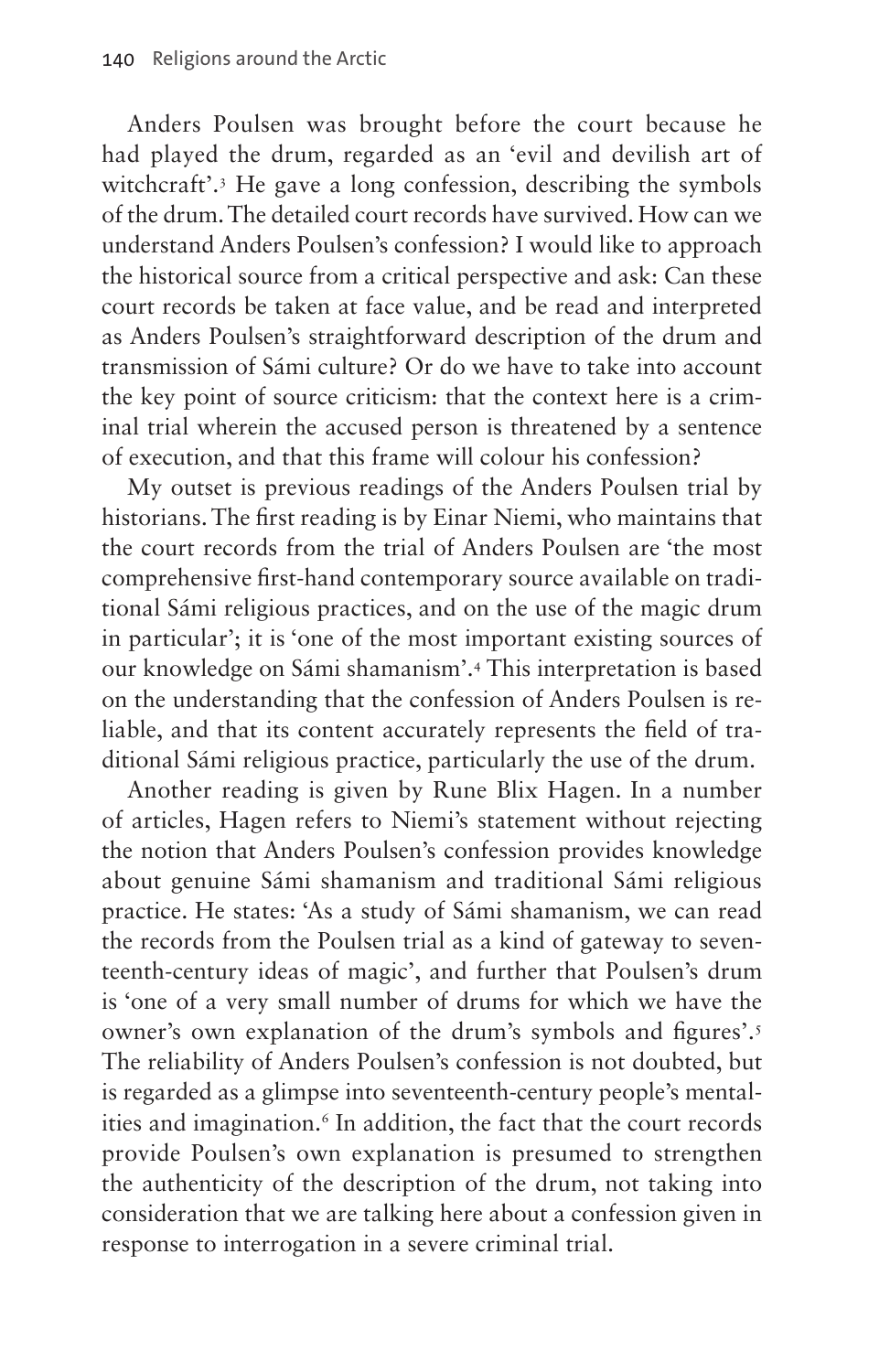The Finnmark witchcraft trials were severe compared to other areas.[7](#page-16-6) The strongest persecution of witches in Europe took place in Germany, Switzerland, and Scotland. The intensity of witch-hunting in Finnmark was 60 times the European average.<sup>8</sup> At the very end of the seventeenth century, the severe witchcraft trials in Finnmark had come to an end. During the Finnmark witchcraft trials, which occurred from 1600 to 1692, 135 persons were accused of witchcraft. Of these, 82% were women and 18% were men. Most convicted individuals were sentenced to death by fire at the stake. Other sentences were banishment, whipping at the whipping post, and fines.<sup>[9](#page-16-8)</sup> When Anders Poulsen was brought before the court in 1692, 90 persons had already been executed for witchcraft by fire at the stake in the district of Finnmark, and Poulsen was the next, and the last one during the Finnmark persecution. Of the 91 persons who lost their lives, 77 were women and  $I_4$  were men.<sup>10</sup> The execution rate per accused was 67% in Finnmark. The intensity of the witchcraft trials, measured in number of accused per population, was high in this region, which counted just 3 000 inhabitants.<sup>11</sup>

The population of Finnmark was of mixed ethnicity in the seventeenth century. Two ethnic groups lived side by side, Norwegians and Sámi, each with a culture and language of their own. Around one-fifth of the district's inhabitants were Sámi.<sup>12</sup> Norwegian settlements were found along the coast, their populations living of fishing and smallholdings. The Norwegian population of Finnmark consisted of long-established locals and migrants who had come to the north in the previous century and settled in a district well known for its rich fishing grounds. Sámi settlements were found both inland and along the inner parts of the fjords. The inland Sámi settlements were inhabited by reindeer keepers, who migrated to the coast in the summer. Around four-fifths of those accused of practicing witchcraft were Norwegian, the remainder being Sámi.<sup>13</sup>

The Finnmark witchcraft trials were an offshoot of the European witch-hunts, ca.  $1450 - 1750$ .<sup>14</sup> The witch-hunt in Finnmark was brutal, with torture being used during interrogation. The content of the accused persons' confessions was partly influenced by Central European demonological ideas and partly by traditional sorcery.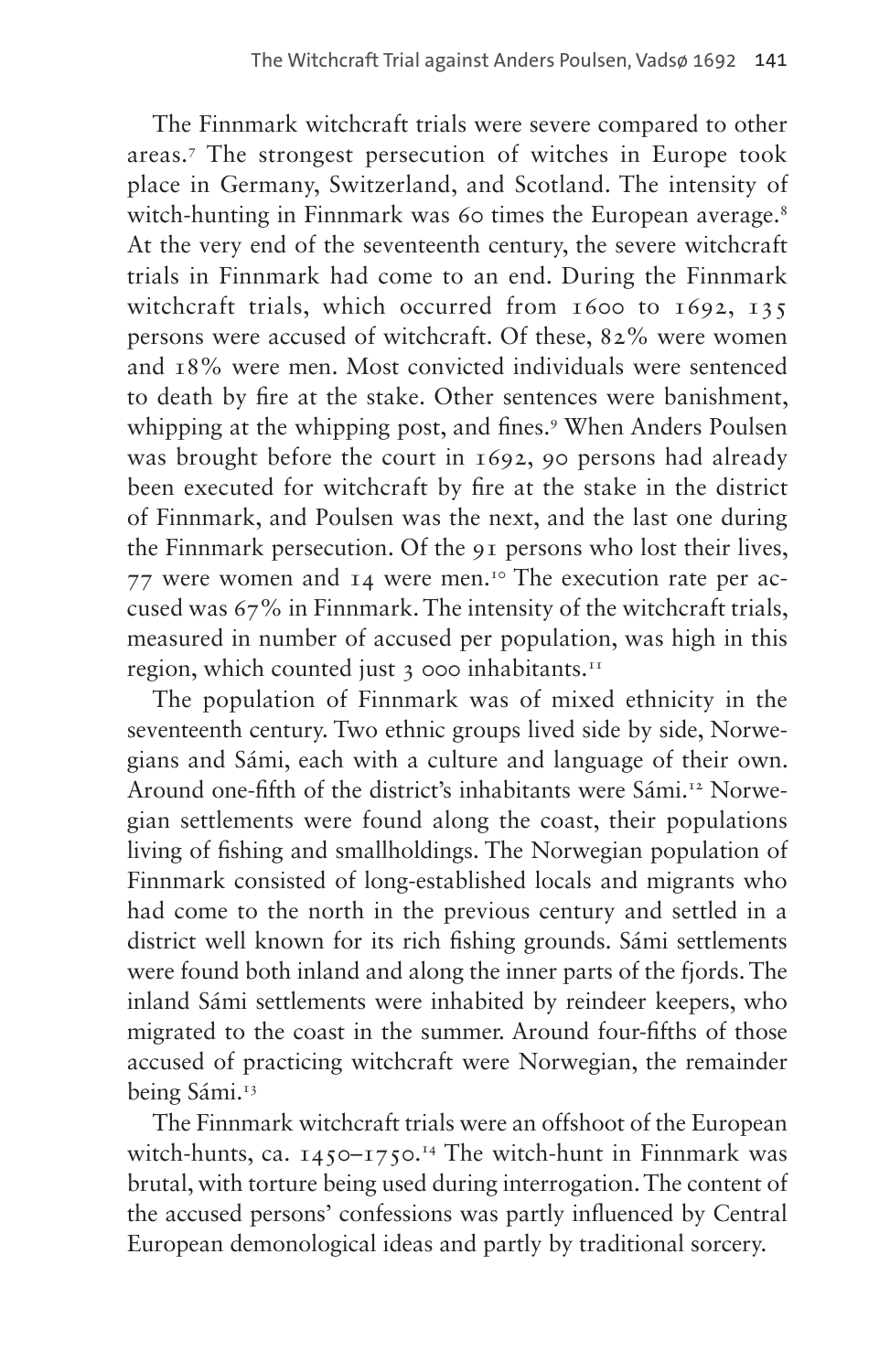Two concepts of witchcraft came to the fore during the Finnmark witch-hunt. On the one hand, there was the European doctrine of demonology, spread throughout Europe via a number of demonological works from the late 1400s until the late 1600s. The most famous of these works is *Malleus Maleficarum* [The Witches' Hammer], from 1496. According to the demonological ideas, when a person entered into a devil's pact, the power to perform witchcraft was transferred from the Devil to the human being. Another important demonological notion was the witches' gatherings, where many witches were supposed to meet in a field or on top of a mountain, with the Devil in their midst.<sup>15</sup> Related to ideas on witches' gatherings were ideas on shape-shifting (metamorphosis) and night flights, as the witches had to be able to fly swiftly through the air to come to the meeting place. There is a clear multiplying element present in the motif of a witches' meeting, as the interrogated person was always asked, after having confessed to participating in a witches' meeting, who else she saw there. The demonological concept of witchcraft was related to a type of witchcraft trials called panics: successive trials during a concentrated period of time.

Then there was traditional witchcraft—*maleficium*. The content of *maleficium* trials was spells cast on humans or animals, resulting in sickness or death. This concept of witchcraft was based on the perception that witchcraft was practiced due to inherent magical power. It was practiced on an individual basis; hence one person at a time was brought before the court and accused of having performed *maleficium*. [16](#page-16-15)

Most women accused of and sentenced for witchcraft in Finnmark were Norwegian. They were mainly accused in panics related to demonological ideas and connected with collective witchcraft. In Europe, on average around 80% of the accused and sentenced in witchcraft trials were women, and Finnmark is in line with this rate.<sup>17</sup> The majority of the women accused came from the local fishing communities in East Finnmark.

In the group of men accused of witchcraft in Finnmark, comprising 24 persons, 16 were Sámi, out of whom 13 were executed. The rest were Norwegian men. Most men accused of witchcraft in Finnmark were accused in individual trials. Among the Sámi men accused of witchcraft, two were shamans who used the drum.<sup>18</sup> In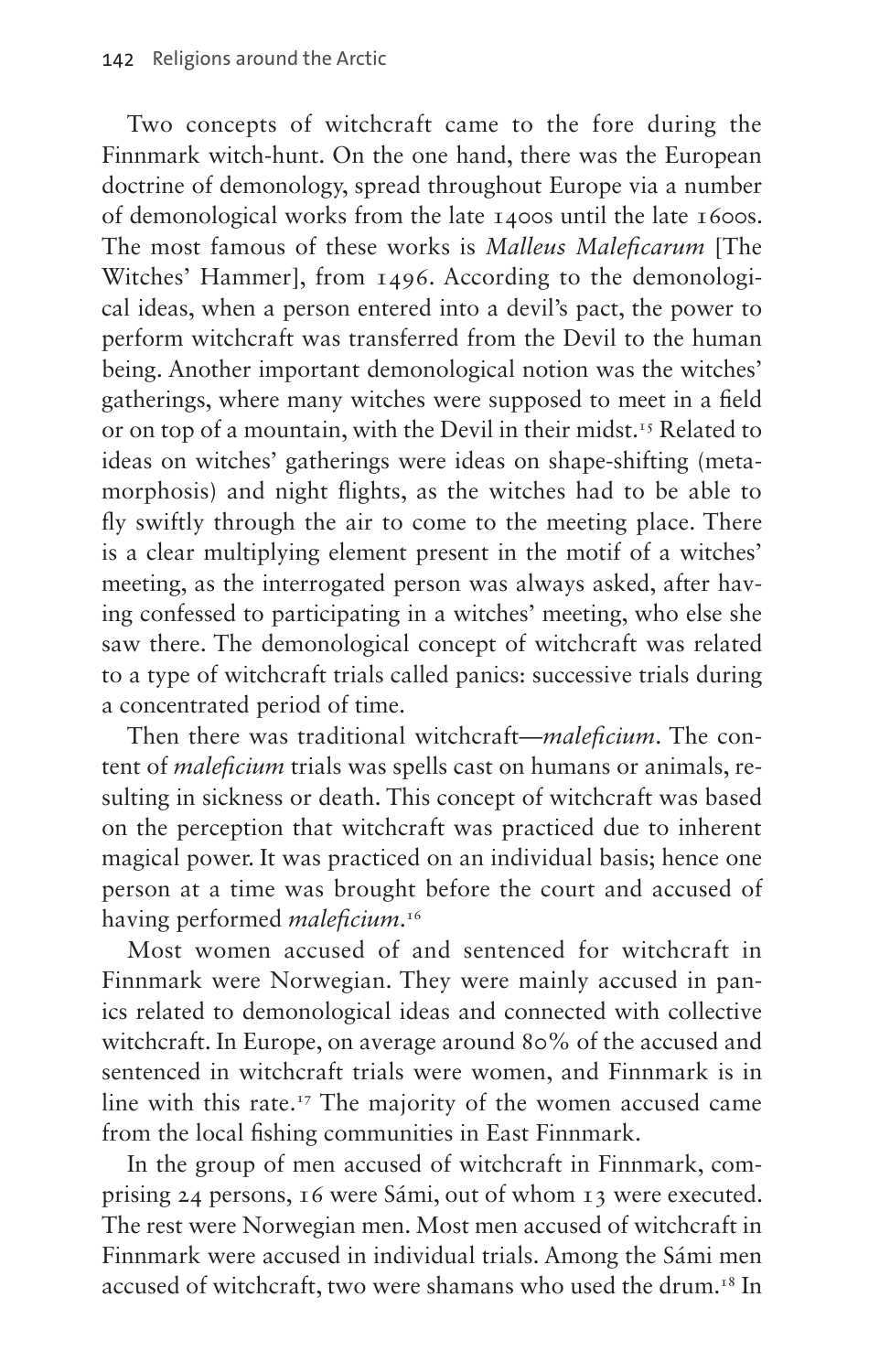Europe, Sámi men were known to be well versed in sorcery from history books on the Nordic countries.<sup>[19](#page-17-2)</sup> Sámi sorcerers were particularly well known for selling wind to boats, for casting Sámi spells—called *gand*—and for playing the drum. Sámi sorcery was in focus during the beginning and the end of the trial period. Another idea related to Finnmark was that of the superstitious north: that the Devil lived up north and that the entrance to hell was there too. In the European mentality, Finnmark was a place where witchcraft was likely to thrive.

#### **Anders Poulsen**

Who was Anders Poulsen? He was a Sámi man who was, according to himself, 100 years old.[20](#page-17-3) He came from Torne Lappmark, the area in Sweden bordering Finnmark, where several ethnic groups lived together and several languages were used. Poulsen himself did not speak Norwegian, and Sámi Constable Poul Iversen was used as a translator during the trial. Anders Poulsen owned a drum and had learned how to play it when he was young. First, Poulsen said that his mother had taught him, later that another man had taught him, and finally again that it had been his mother who had taught him. His mother had learned to play the drum from a man in Torne Lappmark. Poulsen was a married man with many children. He owned two reindeer bulls, four reindeer cows, and two reindeer calves.<sup>21</sup> He was a regular tax payer, a point that he himself emphasised.

The pre-trial of Anders Poulsen started two months before the formal trial. His drum was confiscated on 7 December 1691. He was questioned about his use of the drum on 8 December 1691, in the presence of Deputy Bailiff Olle Andersen, Deputy Appeal Court Judge Niels Knag, who was the bailiff and magis-trate of Finnmark, and Sámi Constable Poul Iversen.<sup>[22](#page-17-5)</sup> The deposition from the interrogation of 8 December was read out loud at the trial on 9 February 1692. Present were Niels Knag, Olle Andersen, Poul Iversen, and a jury of Norwegians in addition to a jury of Sámis. The court was presided over by the Chancellor Secretary and Regional Governor of Vardøhus District, Hans H. Lilienskiold[.23](#page-17-6) The trial continued on 10 February. No sentence was passed, because the case, 'which is indeed a most unusual one, requiring due consideration from superior authorities, be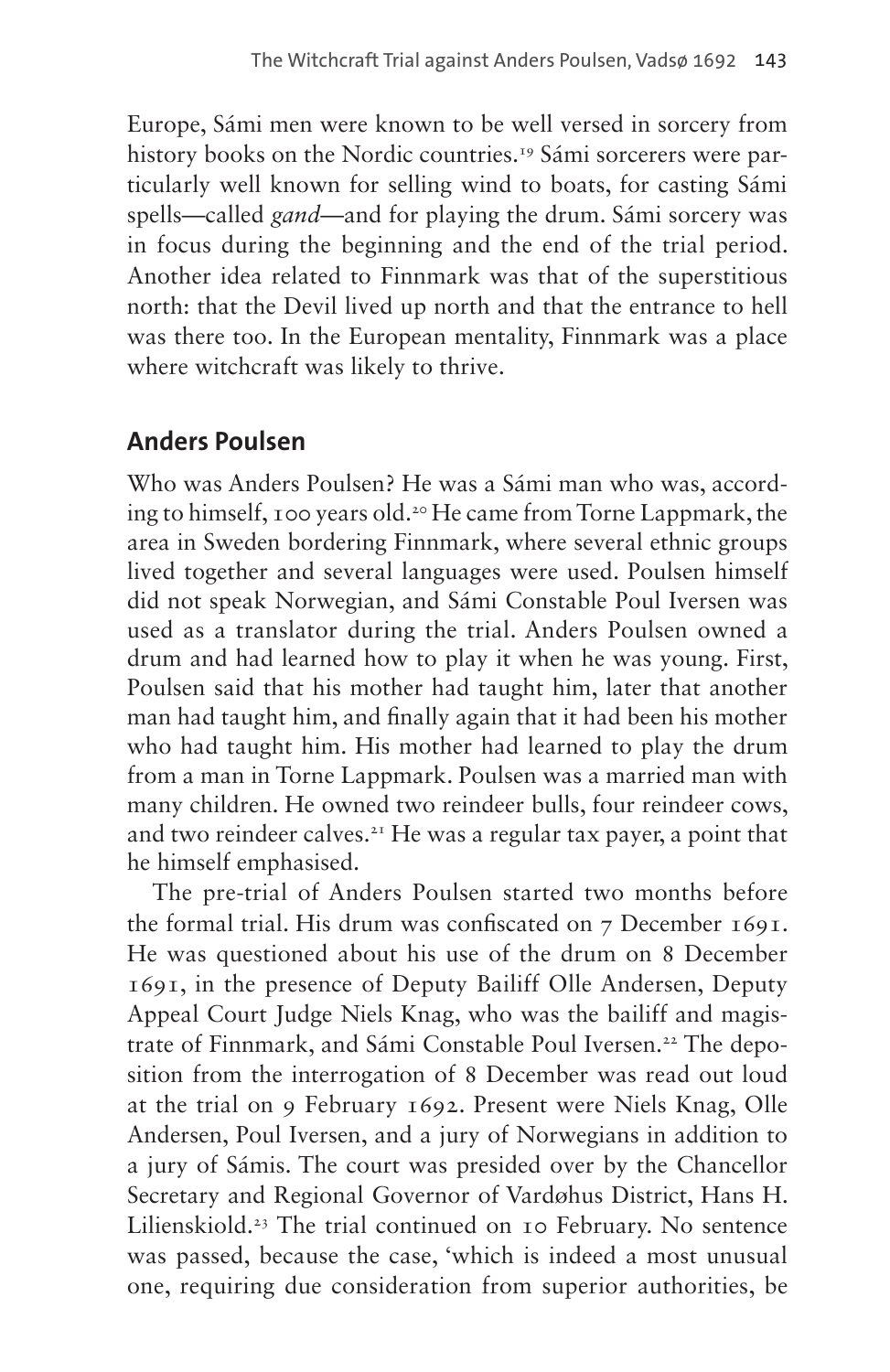deferred until such time as a reply from superior authorities in Copenhagen be forthcoming about the matter'.<sup>24</sup> Anders Poulsen was to be kept in legal custody in Vadsø until the answer from the legal authorities in Copenhagen would arrive. Next, he was unexpectedly killed on 11 February by a mentally unstable person. The trial of his killer, Villem Gundersen, started on 22 February and continued on  $24$  February.<sup>25</sup>

# **Four Aspects of the Trial**

In the following, I would like to discuss four aspects of the trial of Anders Poulsen. First, the historical context, including the state's demand for power and control and the necessity of interpreting the trial within a legal frame. Second, the voices of central actors during the trial: the voice of the accused person, the voice of the law, and the voice of the scribe. This effort to listen out for voices heard in the courtroom is based on Gérard Genette's methodological work *Narrative Discourse: An Essay in Method* (1972), and also on his later authorship[.26](#page-17-9) The third aspect I would like to discuss is the interpretation of the drum's symbols as they come to the fore in Anders Poulsen's confession. The fourth aspect is the court records' information about Sámi shamanism.

#### Context

The state's demand for power and control in the secular field is clearly seen in the royal decrees sent from Copenhagen and in the authorities' demand for taxes. The Danish-Norwegian king himself, Christian IV, had travelled north to the Kola peninsula in  $1599.^{27}$  He felt threatened by alleged Sámi sorcery on this voyage[.28](#page-17-11) Christian IV paid special attention to the northern area and the persons there who were skilled in sorcery. This is indicated by a letter to the district governors of Vardøhus and Nordland in 1609, which required the district governor to be aware of Sámi sorcerers, who were regarded as inclined to practice sorcery by nature. Those who were found guilty of using sorcery were to be sentenced to death without mercy.<sup>29</sup>

There were tensions between the Sámis and the authorities with regard to taxes. For the inland Sámis, the fur trade was very prosperous in the sixteenth century, and they had connections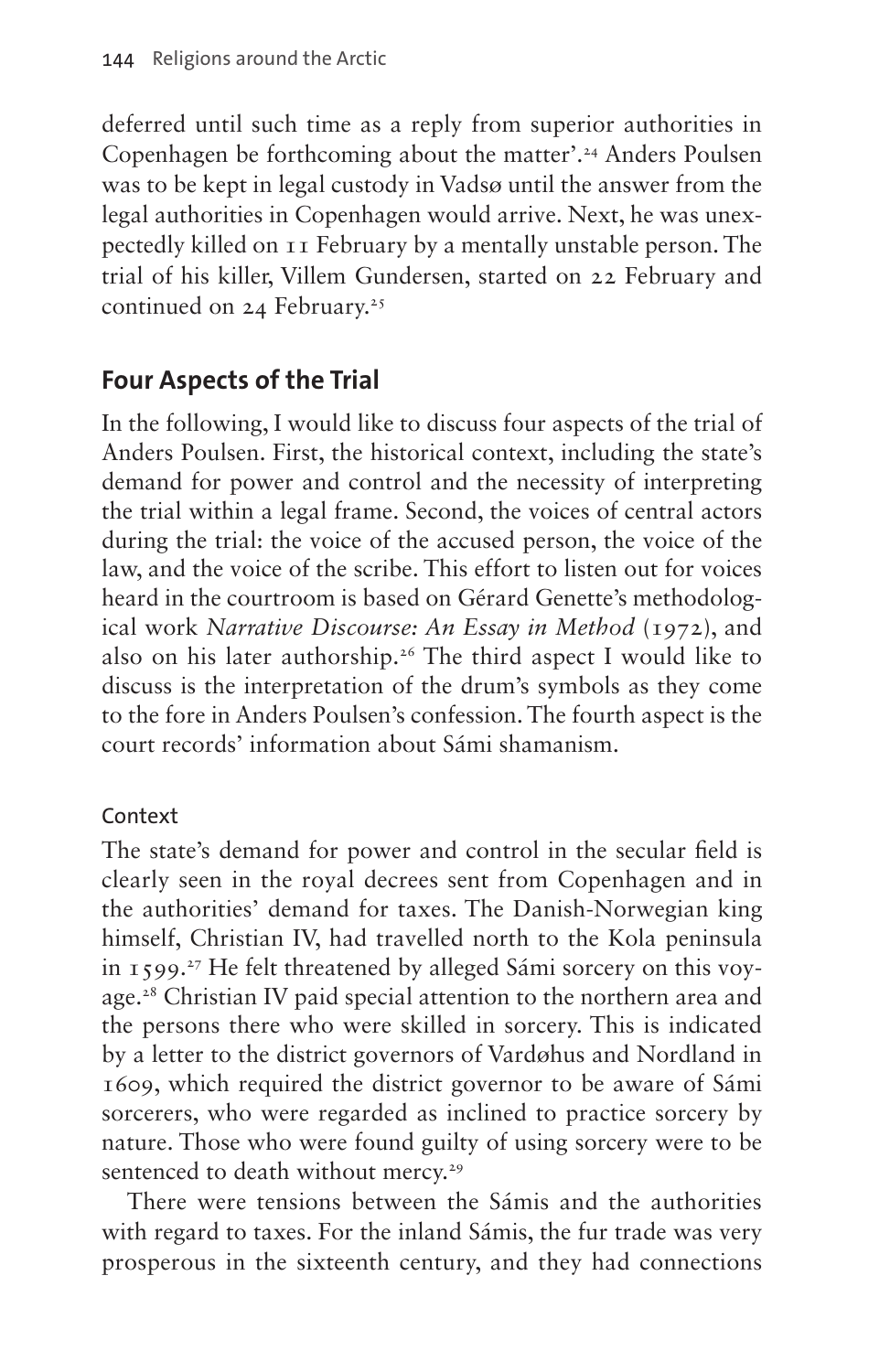with networks of merchants in Sweden and Russia. Travelling merchants came from the area around the White Sea, and Russian-Orthodox monasteries were active as well. Due to the lack of fixed borders, Sámis in these inland areas had to pay taxes in three different countries: Norway, Sweden, and Russia.<sup>30</sup> In the seventeenth century, negotiations related to taxation, jurisdiction, and trade were conducted on the part of each of these countries. The Swedish and Danish-Norwegian kings took initiatives to explore the possibilities for taxation in Finnmark and to define borders with their neighbouring states. This was the task of King Christian IV in 1599.

The state possessed religious power. In the post-Reformation period, it was important to get the people to adhere to the right faith. The alleged witches were regarded as enemies of God. The first point in witchcraft sentences always stated the renouncing of the baptism pact as well as the new pact with the Evil One. Church sermons portrayed an image of the Devil as a mighty figure who obtained control over numerous souls on earth. In the early 1700s, the Missionary Collegium in Copenhagen sent missionaries to work among the Sámis in Norway. Thomas von Westen was appointed to lead the mission work among the Sámi population in Finnmark and was installed in his position in  $1716$ <sup>31</sup> However, the very first teacher and catechist in Finnmark was Isaac Olsen, who came to the region just after  $1700.^32$  $1700.^32$ 

It is vital to bear in mind that the court records stem from a legal trial. Witchcraft was a serious crime, just like murder and violence. Because it was impossible to provide valid evidence in witchcraft trials, it was considered a *crimen exceptum*. Circumstantial evidence had to be used to influence the question of guilt. Witchcraft was defined in the letters of the law and the sentence of execution had to be passed by a legal court. The church had no such authority in the north of Europe.

#### Poulsen's Voice: The Description of the Drum's Symbols

Genette refers to texts for which an analysis of their discourse may be productive as 'judicial narratives'. Within narratological methodology, a set of court records is regarded in its entirety as a narrative penned by a scribe. In addition, narrative structures are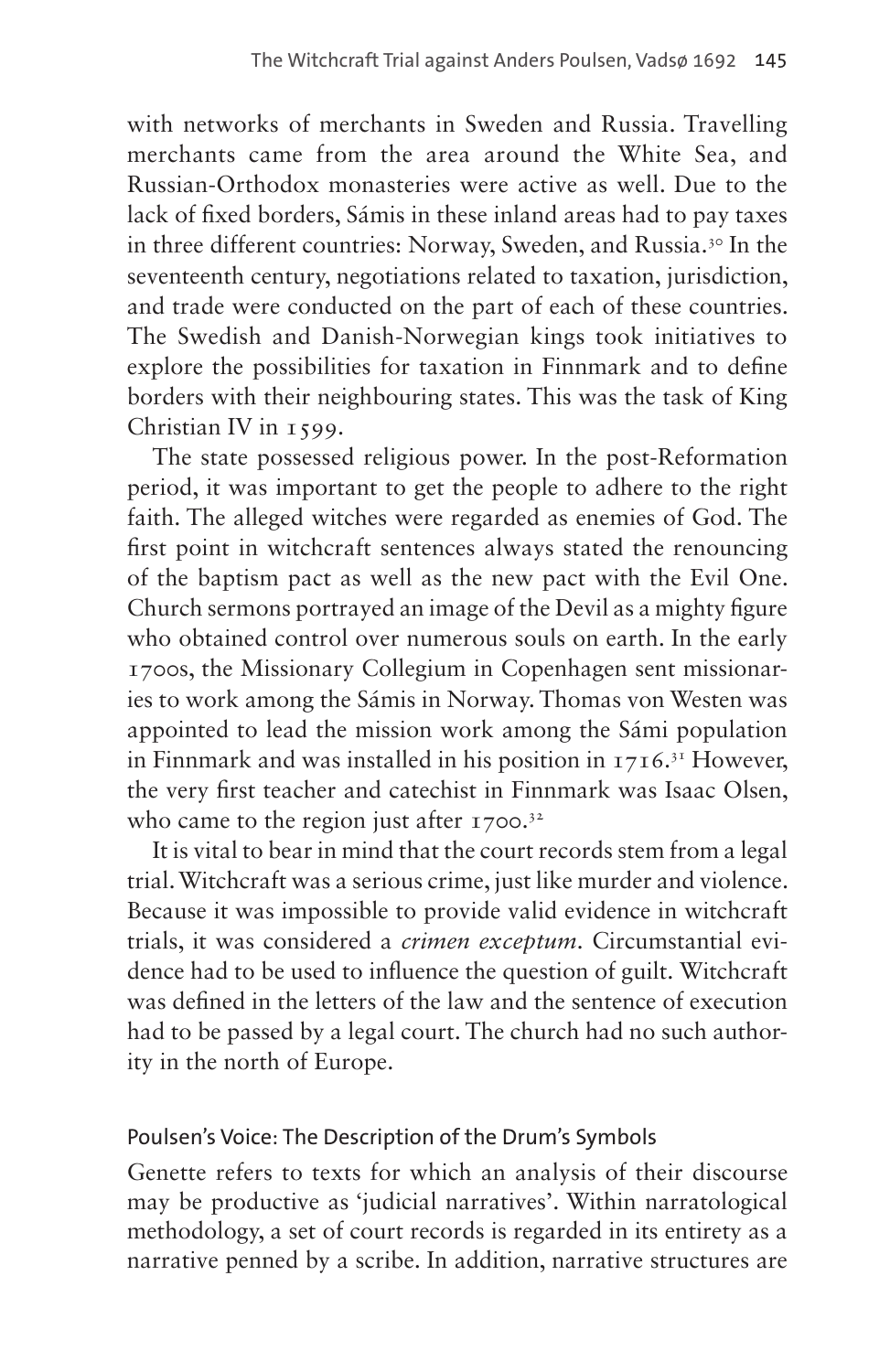seen as constitutive at other levels, for instance in the confession of the accused person. Genette's narratology works with the category 'voice'. A variety of discursive 'voices' may be listened out for; so also in the confession of Anders Poulsen. In this chapter, the main emphasis will be placed on Poulsen's voice and what it communicates.

The voice of Anders Poulsen, as it is rendered in the court records, is the most important thread in the analysis that follows: questions and answers that can be listened out for in the records. Poulsen explained he used the hammer and a hollow ring or a small object<sup>33</sup> to obtain 'answers' from the drum. When he used the hammer, the ring danced, and it mattered which way it danced around the drumskin. If the ring danced anti-clockwise, the person he was playing for would have bad luck. He said that when he lifted the drum high into the air, he would get an answer, 'just as two persons do when they speak to each other'.[34](#page-17-17) In the courtroom, he demonstrated how he used the drum: he lifted it up and read the Lord's Prayer in Finnish (cf. [Fig. 5.1](#page-8-0)).[35](#page-17-18)

Poulsen's voice was detailed when he described the symbols of the drum. In the first row, there are three symbols: the figure of a human called *Ilmaris*, who represents tempest and bad weather; the figure of a human called *Diermis*, who represents thunder; and the 'figure of a wild reindeer whom he calls *Gvodde*; it is a wild reindeer which, when God is prayed to, gives good fortune in the hunt of wild reindeer'.[36](#page-17-19) He repeated, when he was interpreting the symbols, 'When God is prayed to […]'[.37](#page-17-20) In the original record, 'God' is consistently written without a capital initial letter. Presumably, the lowercased 'g' implies the scribe's rejection of the idea that this was the Christian 'God'. Based on parts of Poulsen's confession, it seems that the One Christian God is referred to several times. However, the language of the drum as a religious language seems to have been flexible: new contexts and approaches enabled new interpretations of the drum's fixed structures and figures[.38](#page-17-21) One of the religious insights Anders Poulsen pointed out in his confession was that God is almighty. God is in a position to delegate his power to his helpers, represented on the drum, but the helpers can act only at God's command. The drum can be used for better or for worse, but the name of God is mentioned only in connection with the good effects of the drum: when God is prayed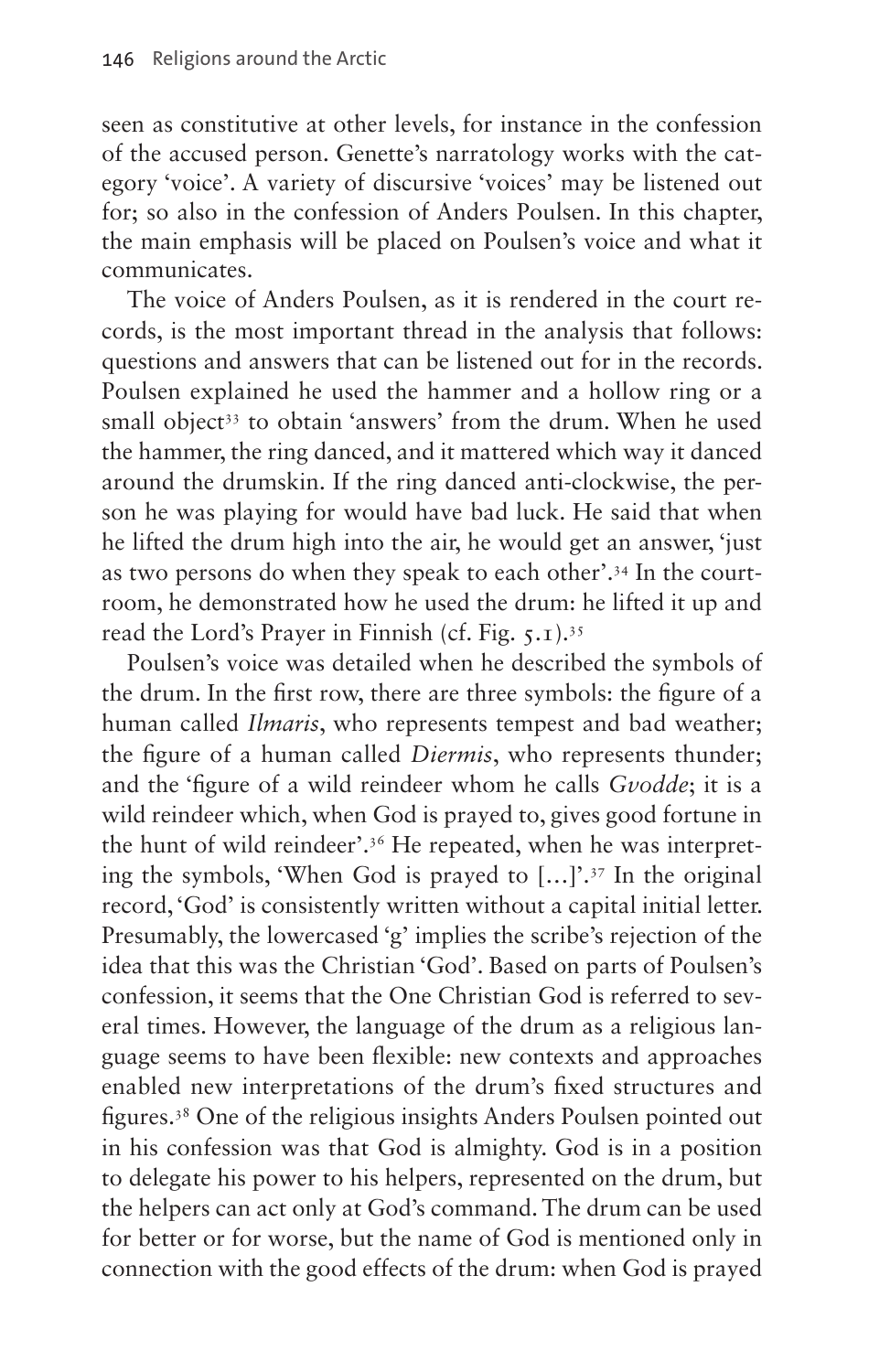

**Figure 5.1.** Copy of Anders Poulsen's *goavddis* (drum). Exhibited in the Museum of Cultural History, University of Oslo. The original drum is exhibited in the Sámiid Vuorká-Dávvirat/Sámi Museum in Karasjok. Photo 'Sandivas', [Wikimedia Commons.](https://commons.wikimedia.org/wiki/File:Rune_drum_1691_AD_crop.jpg) License: CC BY-SA 3.0.

<span id="page-8-0"></span>to, *Diermis* is helpful in that when floods and a lot of rain occur, he will call back the weather. This '*Diermis has no power unless God gives it to him*'. Poulsen now also confessed that '*Diermis can cause evil and bad weather that damages ships and boats, but Diermis can also make good weather again and prevent mishaps when God lets him*'.[39](#page-17-22) [My italics.]

Likewise with the figure of *Ilmaris*: when God is prayed to, *Ilmaris* is able to call back or drive away bad weather that has been conjured. However, he is also able to make bad weather, 'but he says it is *sinful* to ask for that'.[40](#page-18-0) The use of the word 'sinful', which is a word frequently used in Christian discourse, suggests that there is a border between good and bad use of the drum, even if it can be used for both purposes. Similarly, the figure of the wild reindeer may bring good or bad luck. It 'gives good fortune in the hunt for wild reindeer and when the rune drum is played. If the ring will not dance for this reindeer, the one who asks for good hunting will not get any reindeer, no matter how hard he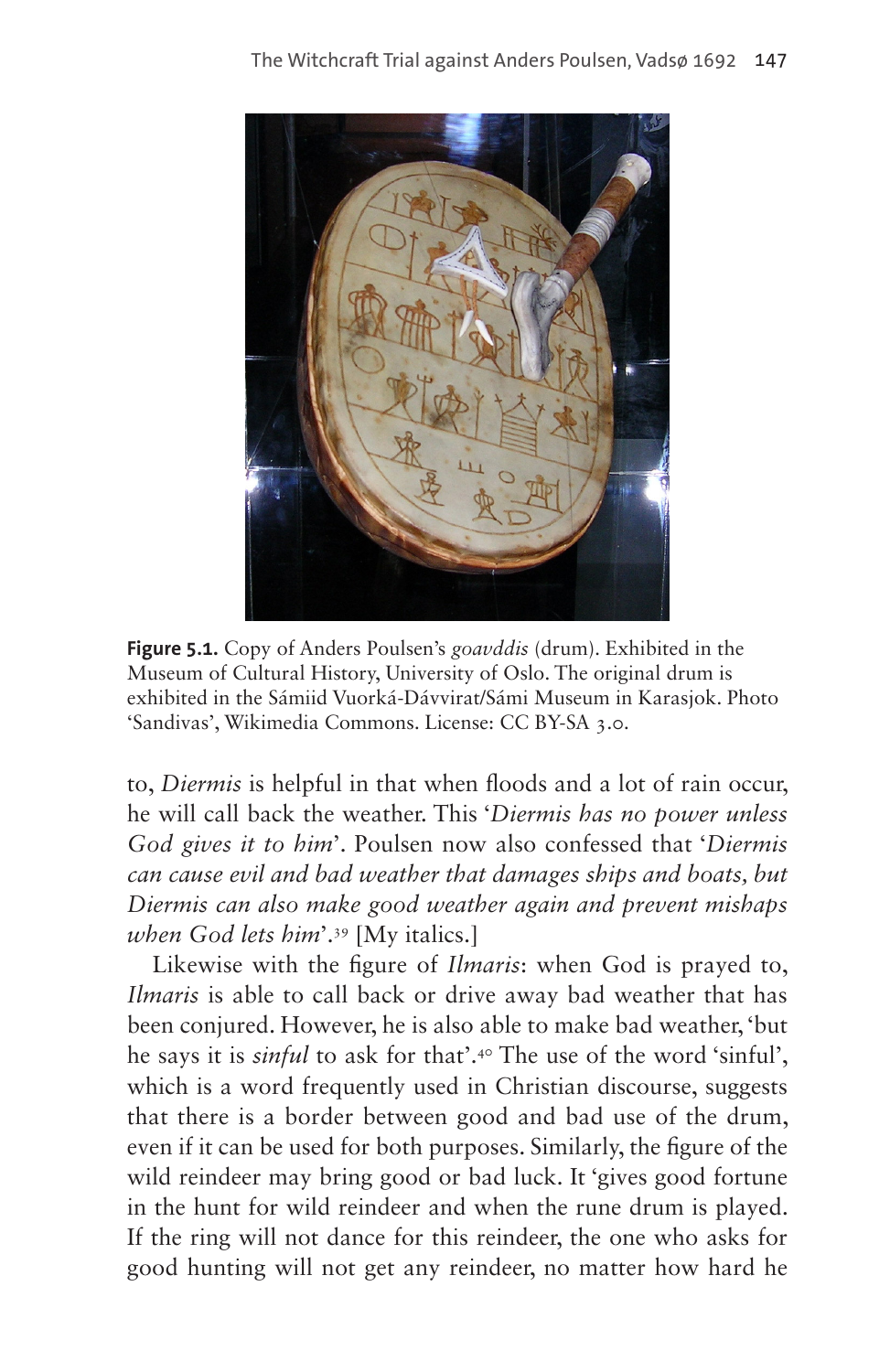tries'. Poulsen's explanations are ambiguous. On the one hand, he underlines the blessings given by God through the figures of the drum, the positive effects of practicing drumming; on the other hand, he reveals that the drum might be used for evil purposes.<sup>41</sup>

In the second row, there are five figures. First a round circle pierced by a line called *Peive*: the sun. Then a figure called the child *Jumal*: God's child or God's son the Christ. Next, there is the figure of a human called *Juma-Etziem*: God the father. Then the figure of a church, called *Dom Kirch*. [42](#page-18-2) Finally, there is the figure of a human called *Engil*, [43](#page-18-3) who represents the Holy Spirit.

Anders Poulsen interprets four of these symbols as Christian symbols, even more so than those on the first row, although the legal officials seem to doubt this interpretation. The first symbol, *Peive—*the sun—is a bit different from the others in this row, as it is related to the blessings of good weather: 'When God is prayed to, it will yield sunny and beautiful weather and fair air, particularly when the reindeer are calving and when grain and grass are supposed to grow, and generally good weather when this is asked  $for'$  [44](#page-18-4)

The next four symbols in this row are religious symbols with Christian connotations, explained within the framework of Christian discourse: God's son Christ absolves from all sin, God the father 'castigates for all sins and other than that helps and provides, commands and punishes when asked to',[45](#page-18-5) and *Engil*  will absolve all sin. In the same row, there is a symbol of a cathedral, which provides absolution, peace of mind, and a Christian death, 'and whether you die or are alive, that same church will help'.[46](#page-18-6) The language Anders Poulsen used to interpret the figures referred to the Christian trinity and mirrored central notions of the Christian church: God is a strong, blessing, and punishing father, Christ grants absolution from all sins, and with the help of the Holy Spirit, 'you become a new and clean man'[.47](#page-18-7) The interpretation of the Holy Spirit is very much like the interpretation of the figure of Christ, so it might be that Anders Poulsen was uncertain of the difference. When describing the cathedral as granting absolution, peace of mind, and a Christian death, several fields of Christian religious life are touched upon.

However, the discourse is ambiguous. The legal officials were apparently interested in knowing what kind of God Poulsen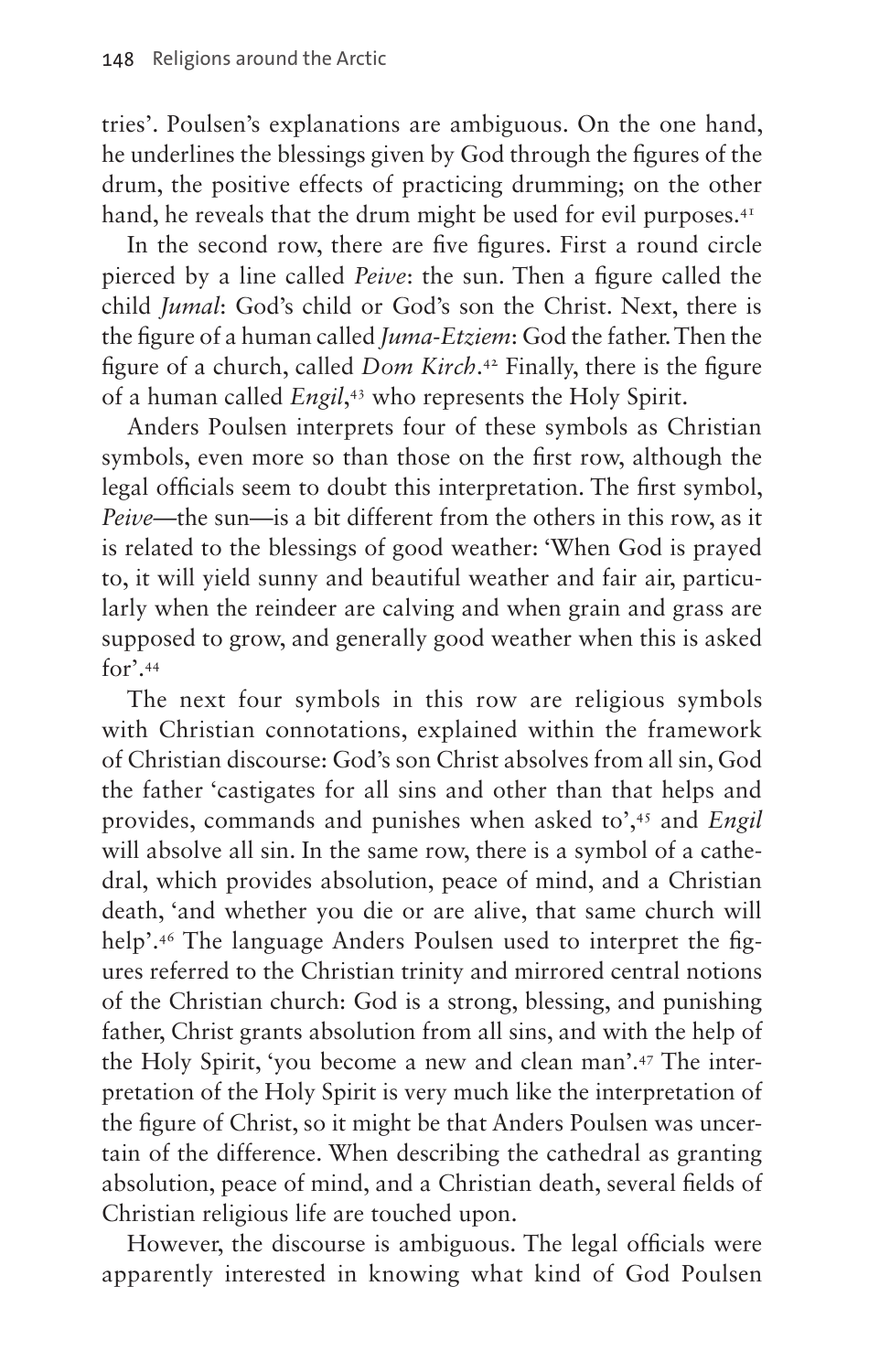worshipped. The court records note his answer, 'The God that is worshipped, *as has often been reiterated*, are those figures that he has painted, the deities, about whom he says his mother taught him'.<sup>48</sup> [My italics.] Poulsen seems to have been of the opinion that he had often repeated what kind of God he had been worshipping, understood as the Christian God. But at the same time, he referred to what his mother had taught him, a mother who was said not to share the Christian faith. The contradiction in Anders Poulsen's confession is a reason to become suspicious of his interpretation, even if he himself denied worshipping pagan gods. The ambiguity and blurred lines between different language levels become even more striking when Anders Poulsen interprets the figures' staffs, called *Juncher sabbe* or *Herr Sabbe*, painted on the drum. These were 'Juncher's staff' or 'the staff of great lords, for he says that just as the masters on earth hold staffs, so do these persons'[.49](#page-18-9) Juncher—meaning a young nobleman—was a term used for the district governor at Vardøhus castle and a title Anders Poulsen certainly related to the highest authority under the king. In Anders Poulsen's interpretation, these figures were actual human lords or government officials.

In the third row, there are five figures: a human figure called St Anne, a figure of Mary, the mother of Christ, and three figures called *Julle*[50](#page-18-10)*Peive* or *Julle Herr*. They 'are Christmas days or Christmas masters who rule over Christmas'.<sup>51</sup> On this row, for the first time, women appear. Poulsen said that the first of the two figures, St Anne, was 'Mary's sister who assists Mary when she gives succour, but in other respects she can do nothing unless Mary wishes her to'[.52](#page-18-12) In Christian lore, St Anne was Mary's mother. The second female figure is given various names by Anders Poulsen: Mary, *Jumal Enne*, *Jumal Ache*: 'This is Mary, the mother of Christ, God's wife, and when prayed to she will in particular help women in confinement, and she is conducive to absolution from sin and she is worshipped at God's side'[.53](#page-18-13) Here we have two female symbols, the first one given a saint's name and the second being God's wife. This is certainly not in accordance with standard Protestant religious doctrine. However, underlining the function of the female symbols as helpers seems appropriate for the task of a *noaidi*, a person who was often contacted in problematic situations. The fact that women were seen as suitable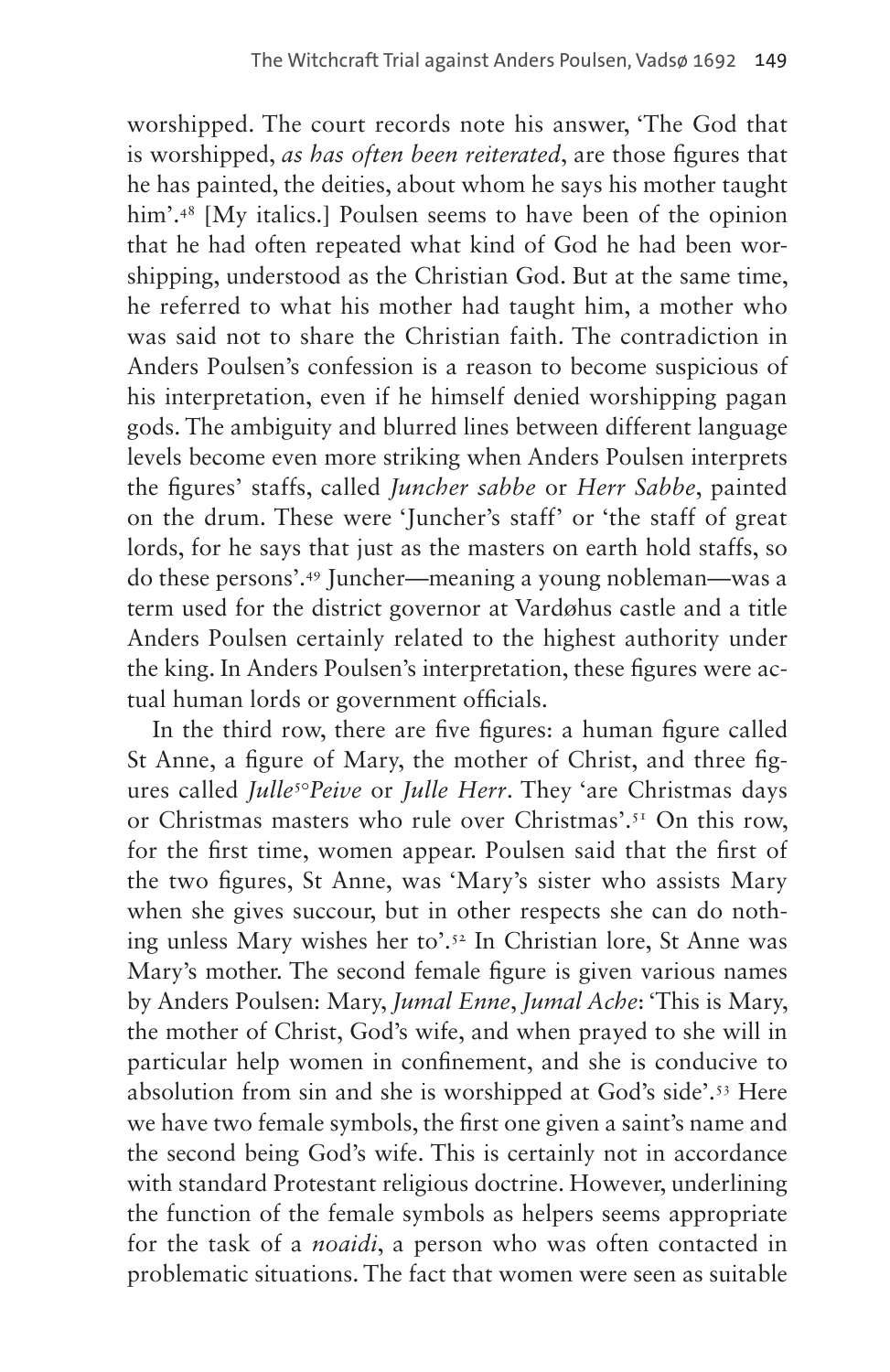helpers for those who were in need, and especially in connection to confinement, might be seen as an echo of his clients' questions.

About the figures representing the three Christmas days, Anders Poulsen explained:

They are Christmas days, Christmas masters who rule over Christmas. *Oucht Jule Peiv* is the master of the first Christmas day, *Gought Jule Peive* is the master of the second Christmas day, *Gvolme Jul Peive* is the master of the third Christmas day. If anybody defiles these days, God will punish them, but if somebody honours them and then prays to God for something, then these days are exhibited to God and it will be submitted that so and so has honoured the days and that God will help for that very reason.[54](#page-18-14)

This explanation might or might not have been in accordance with the teachings of the church. God is described as blessing those who keep his commandments and punishing those who do not. However, the Yule symbols might well be a mixture of several aspects[.55](#page-18-15) Yule has been celebrated since pre-Christian times when the year turns, a time for sacrifice.

In the fourth row, five figures are painted: a round circle representing the moon, the figures of two men going to church, the figure of the church Anders Poulsen belongs to, and a figure of a man coming to church from the opposite direction. About the symbol of the moon, *Manna*, Anders Poulsen explained: 'When God is worshipped, it shines brightly and the nocturnal weather will be fine, even if there is a heavy cover of clouds'.[56](#page-18-16) The other figures in the row represent the church<sup>57</sup> and persons going to church and giving to the church. The logic about giving to the church is interesting: 'Yet, he adds, nobody gives unless they receive help'. The kind of trouble he mentioned that help was asked for was related to reindeer and illness. Again, the interpretation was influenced by the preaching of the church: that people should attend services and give money to the church.

In the fifth and last row, there are seven figures and symbols who are all related to the Devil: first, a woman who is supposed to be the wife of the bound devil; second, a devil who kills people and who represents disease; third, a figure of the devil 'who is on the loose now and rules in Hell and floats about in the world'[.58](#page-18-18)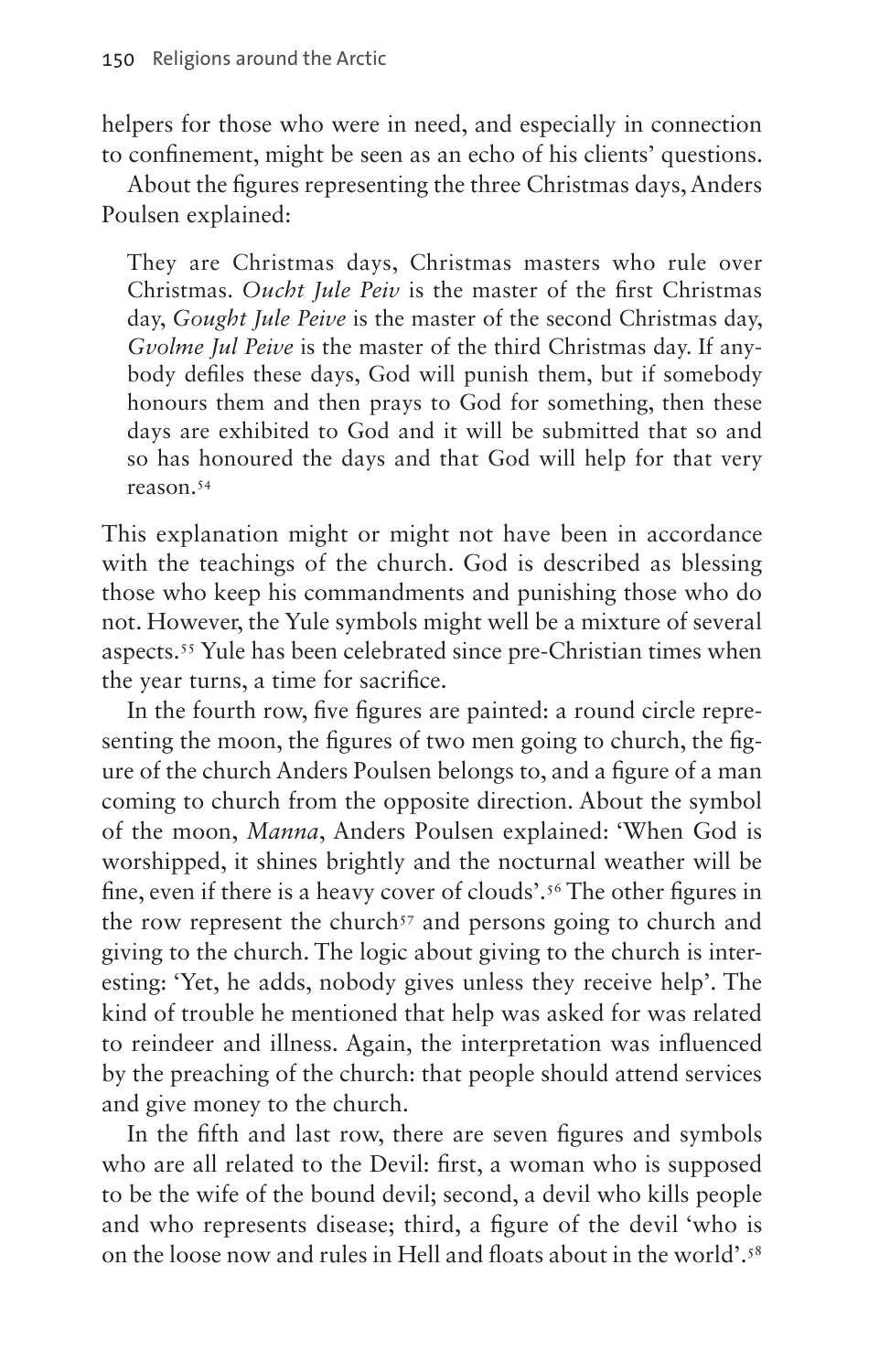The fourth symbol is *Hilvet Tol*, the flames of hell: the fire that consumes people's souls in hell. The fifth symbol is *Hilved Tarve Giedme*, hell's tar cauldron, in which people's souls in hell are boiled. The sixth symbol is *Hilvet Haufd*, hell's grave, into which all people who believe in the Devil are thrown, and God is the one to throw them. Images of the flames of hell, the tar cauldron, and hell's grave are drawn in the court records.<sup>59</sup> The seventh figure, called *Hvenaales Gvolisis*, is 'a bound devil in chains, the one who was bound up when God created the world'.<sup>60</sup>

The interpretation of these different devils is coloured by the Bible and the notions about hell and punishment found in there, although here we hear that people's *souls* are consumed by the flames of hell and boiled in the tar cauldron of hell, not their bodies, and the image thus deviates from common visual representations of the boiling water of hell. There are several devils: one who is disease, one who is loose, for whom Anders Poulsen has no name, and one tied. The explanation of how one of the devils escaped is very earth-focused: 'This devil escaped when God tied up the other devil, described below, and God was wearing iron shoes when he found this one and trampled on him so he disappeared in a great bog'. $61$  During the explanation of the devils, Anders Poulsen touched upon God's creation of the world and the gruesome punishment in hell for those who believed in the wrong Master. There are no comments from the legal officials during this part of Anders Poulsen's interpretation of the drum's symbols, even if the explanations about the devils must have been regarded as extremely important.

Anders Poulsen was questioned about the maker of his drum. He confessed first that a man in Torne Lappmark had made the drum. Finally, he confessed to have made the drum himself. In addition, there was an interest in the use of the drum regarding the lifting of curses, removing of *gand*, and punishing of a thief. Poulsen emphasised that he only wanted to do good using the drum.

Anders Poulsen's final words in court consist of a statement of his innocence: he had not forsworn God in heaven or his Christian faith, and when worshipping the depicted gods, he believed they were all God in heaven. And 'since the authorities objected to his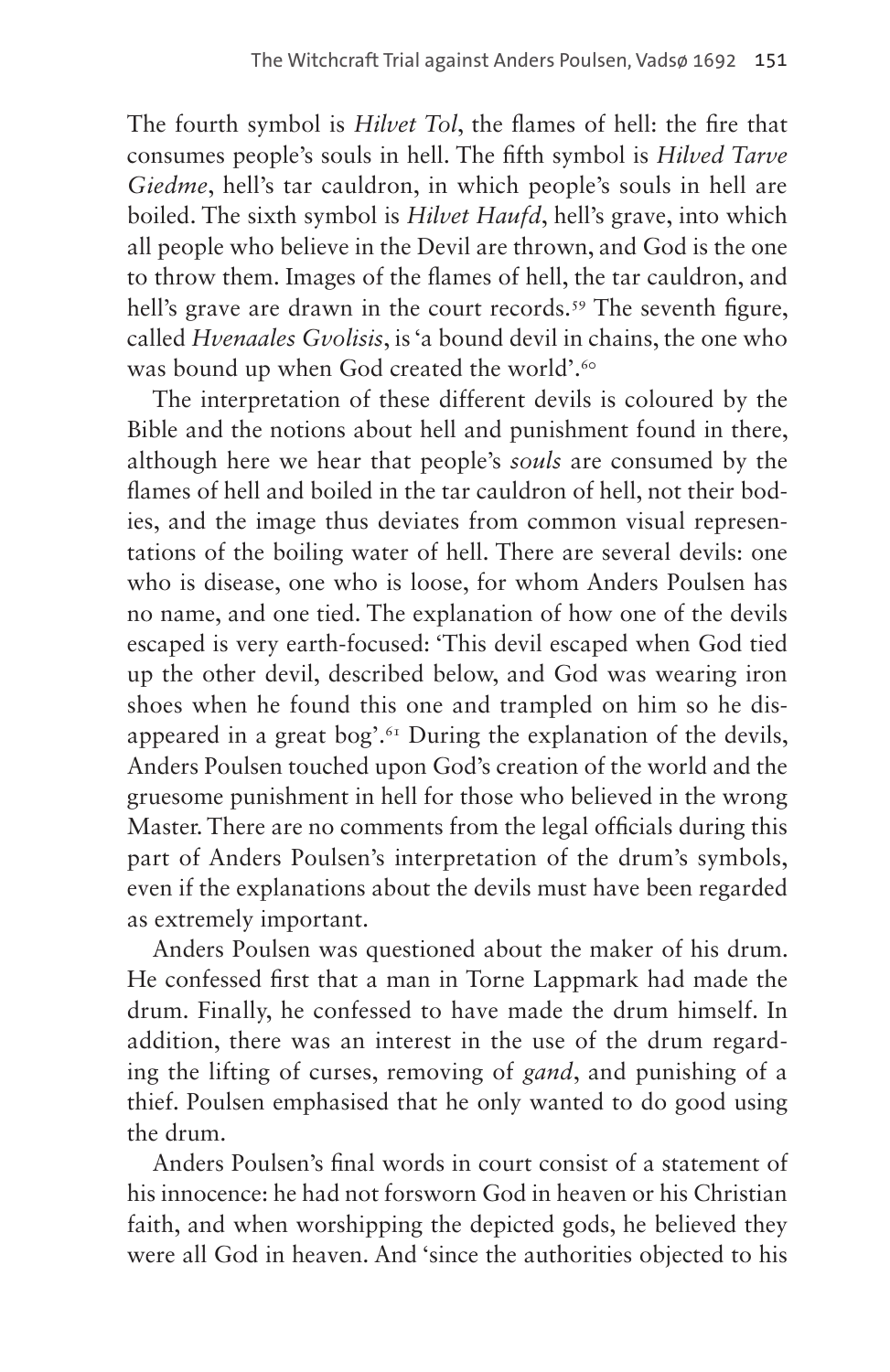using the rune drum, he would relinquish it now, and believe in God in Heaven just like other people'.<sup>62</sup> He expressed a contradiction between using the drum and Christendom.

### **The Voice of the Law and the Scribe**

Taking a narratological approach to the analysis of court records, the voices of the law and the scribe are important to listen out for in addition to the voice of the accused person. The voice of the law displays the official legal attitude to and understanding of witchcraft. The voice of the scribe might reveal his attitude to what is told: whether he is establishing a distance from the recorded text—indicating that he does not believe in what is uttered—or presents his own opinion.

The voices of the law and the scribe are heard particularly at the end of the trial, as the court found it necessary to send the case to Copenhagen for a final decision and keep Anders Poulsen in legal custody. The sentence in this trial was never known. However, the attitude of the judiciary was clear: 'The Sámi […] was a witchcraft practitioner and idol worshipper who had forfeited his body to be burned at the stake.['63](#page-18-23)

The voice of the scribe is mostly withdrawn. We meet a professional scribe in the records, who provides detailed and accurate records. It was important to document the interrogation—what was confessed to and the arguments coming to the fore—in case the trial was passed on to a higher instance court. However, there are some signs about the attitude of the scribe, Deputy Appeal Court Judge Niels Knag. Once, he presents his opinion by recording himself as an 'I', making it clear that he thinks Anders Poulsen should be severely punished for his serious crime. His second mark is the lowercased initial g in 'god'. These textual incidences show that the scribe, whatever his ambition was in terms of neutrality and however he was educated, always had the possibility to influence the records he was taking down. However, my opinion is that when recording courtroom discourse, the seventeenth-century scribe did his uttermost to get down on paper the words that were uttered during the trial. The task of recording was challenging.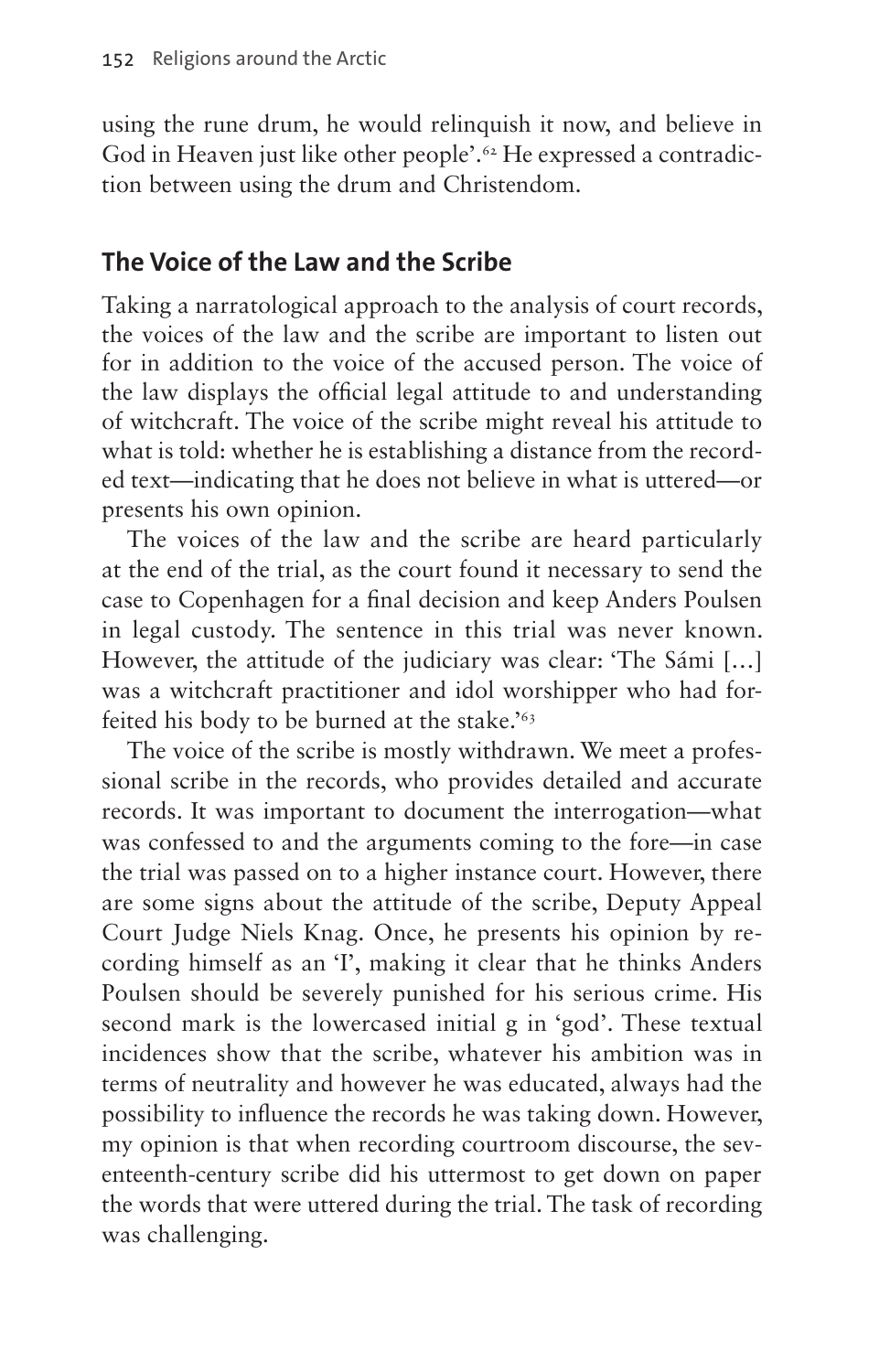# **Shamanism?**

Genette's category 'voice' is used in my analysis as a methodological tool to clarify individual actors' contributions to courtroom discourse. Anders Poulsen's voice is valuable for a discussion of the drum's symbols as well as of the effect of drumming.

Poulsen's interpretation of the drum's symbols is characterised by a certain ambiguity. Some symbols are interpreted within a Christian frame, like the female symbols of St Anne and Mary, the trinity, God's son the Christ, God the father, and the Holy Spirit. Then, some symbols denote several devils, flames of hell, hell's cauldron, and hell's grave—the darker sides of Christian teachings. Some symbols are related to the Sámi way of life, like the symbols related to nature: the wild reindeer, the sun, and the moon.

Poulsen's confession reveals good and evil effects of the drum. The good effects are related to nature, while the bad effects are related to the devils. Anders Poulsen is reluctant to explain about the devils, but says that if the ring lands in this row: 'God is angry with whoever he is playing for, and that person will have to pray a great deal to God before the ring will go back again, so that God shows him that he is a sinful person'.[64](#page-18-24)

Employing a narratological approach in the analysis of court records is fruitful primarily because this method aims at revealing several textual levels present in court records and, in addition, manages to distinguish between the various 'voices' heard in the courtroom. It enables the analysis to come close to the 'voices' of those participating in the trial and to get a grasp of the legal elements and the evaluation of the judiciary. In the trial of Anders Poulsen, it is his voice that gives us insight into the very complex discourse situation that unfolded itself in the courtroom. By scrutinising his voice, we see the contrasting accents that are displayed, demonstrating a situation that is under pressure. Thus, narratology, through its claim to go beyond the textual surface and apply modes of reading other than what we see at first glance, is well suited for examining the content of Anders Poulsen's trial and his confession.

What does the document reveal about shamanism? On the one hand, we see an experienced shaman demonstrating his art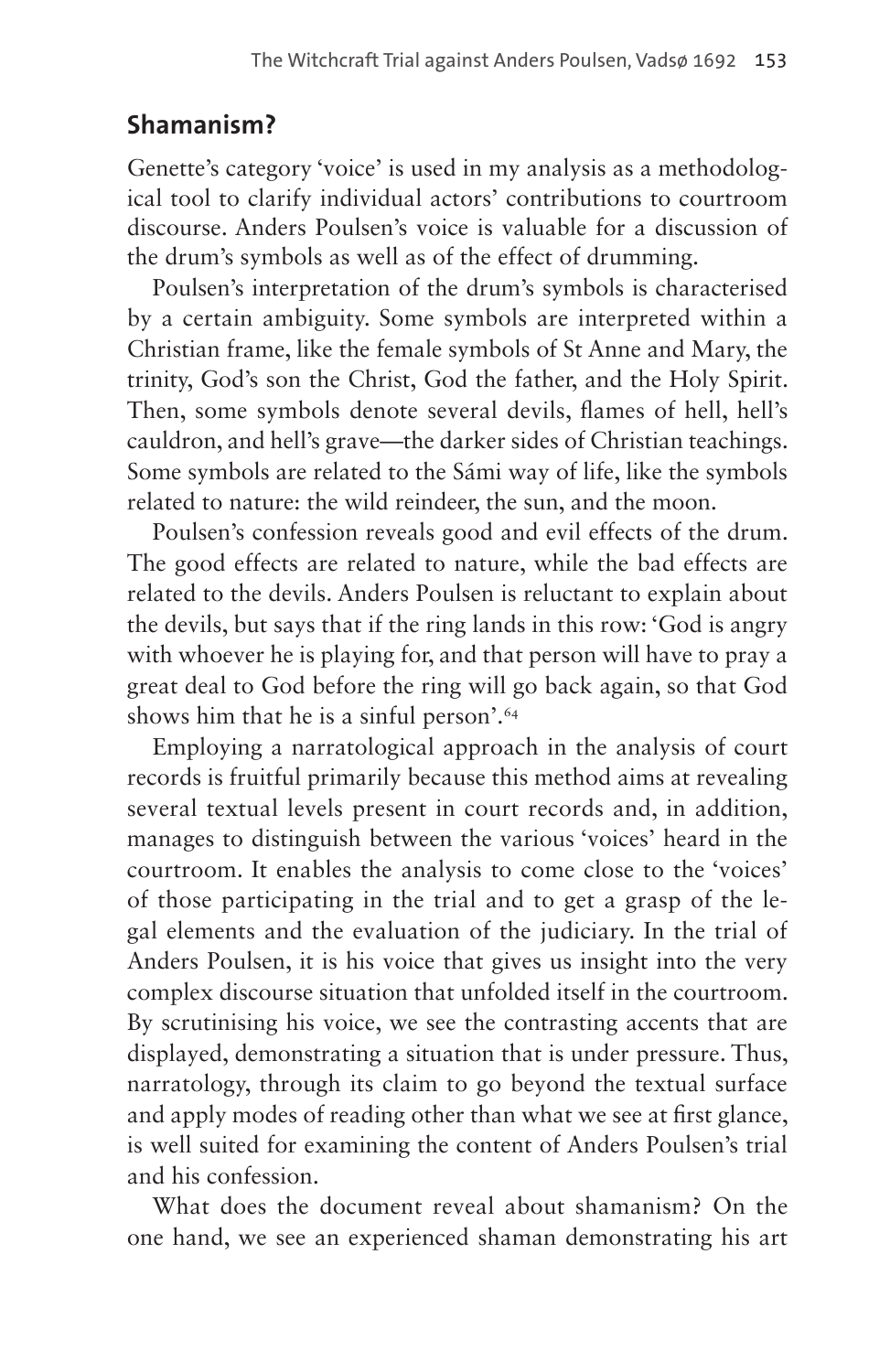and giving a confession containing elements of the knowledge of a *noaidi*. Also, the document points to what secular authorities asked a shaman about. On the other hand, the reliability of Anders Poulsen's description of the symbols of the drum should be questioned, as the confession was given in a trial with a potentially deadly ending. He explained the symbols using various connotations.<sup>65</sup> In my opinion, Poulsen's confession is reliable when it comes to nature-religious symbols, but not when it comes to the totality of explanations. His confession is not consistent: he deviates from what he first confesses to several times, and doubt can be raised about whether he presents his genuine knowledge before the court. Other descriptions of the symbols of the drum from the time are more reliable because they are given within other contextual frames, where the fear of a death penalty is not present. A drawing of one of these drums, made by Thomas von Westen, depicts for instance three female goddesses of the Sámi religion, not mentioned at all by Anders Poulsen [\(Fig. 5.2](#page-15-0)).<sup>66</sup> In my view,

<span id="page-15-0"></span>

**Figure 5.2.** Depiction of the symbols of a Sámi drum. Thomas von Westen, Relation anlangende Finlappernes Afguderier, The Royal Library, Copenhagen, Thott, 1569, 4°. Photo: Liv Helene Willumsen. License: CC BY-NC-ND.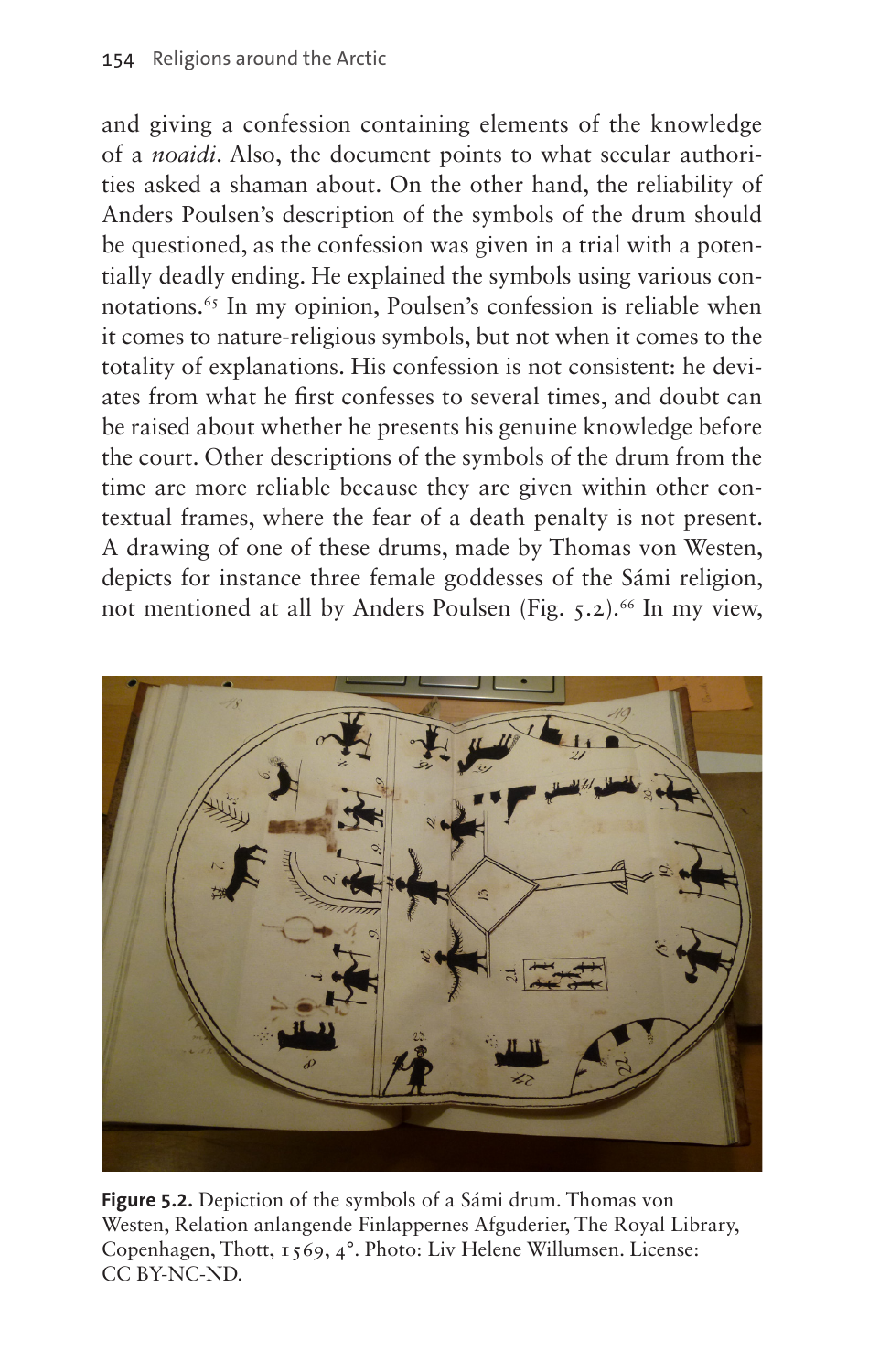Anders Poulsen possessed authentic knowledge about the drum. However, only a part of this came to the fore in his confession, due to his fear that the judiciary would demonise the traditional symbols.

### **Notes**

<span id="page-16-0"></span>1. Regional State Archives of Tromsø (SATØ), The Archives of Finnmark District Magistrate [SF, Sorenskriveren i Finnmark] no. 25, Records of Court Proceedings 1692–1695, fos. 1r–8v; Willumsen 2017: 241–249.

<span id="page-16-1"></span>2. Conversation between Jelena Porsanger and Liv Helene Willumsen, 6 September 2021; Porsanger 2020; [www.snl.no/Anders](http://www.snl.no/Anders) Poulsen. Read 5 January 2022.

<span id="page-16-2"></span>3. SATØ, SF 25, fo. 1r.

<span id="page-16-3"></span>4. Niemi 2009.

<span id="page-16-4"></span>5. Hagen 2002: 326 f.; Hagen 2005b:16; Hagen 2014: 155.

<span id="page-16-5"></span>6. Willumsen 2013b: 336–353; Willumsen 2013b: 298–319.

<span id="page-16-6"></span>7. Goodare 2014: 58.

<span id="page-16-7"></span>8. Goodare 2014: 59.

<span id="page-16-8"></span>9. Willumsen 2013a: 242–262.

<span id="page-16-9"></span>10. Willumsen 2014: 31.

<span id="page-16-10"></span>11. Willumsen 2008: 54–56.

<span id="page-16-11"></span>12. In 1597, there were 561 Norwegian families and 154 Sámi families in Finnmark. With a family size of five, as mentioned in note 2 above, the number of Norwegians would, in the seventeenth century, be 2,805 and the number of Sámis 770. With a hypothetical family size of four, which is also used for estimations of Finnmark populations at this time, the number of Norwegians would be nearly 2,100 and the number of Sámis would be 660 (Aubert 1978: 14).

- <span id="page-16-12"></span>13. Willumsen 2008: 107.
- <span id="page-16-13"></span>14. Goodare 2016: 24.
- <span id="page-16-14"></span>15. Willumsen 2010: 14.
- <span id="page-16-15"></span>16. Willumsen 2010: 13.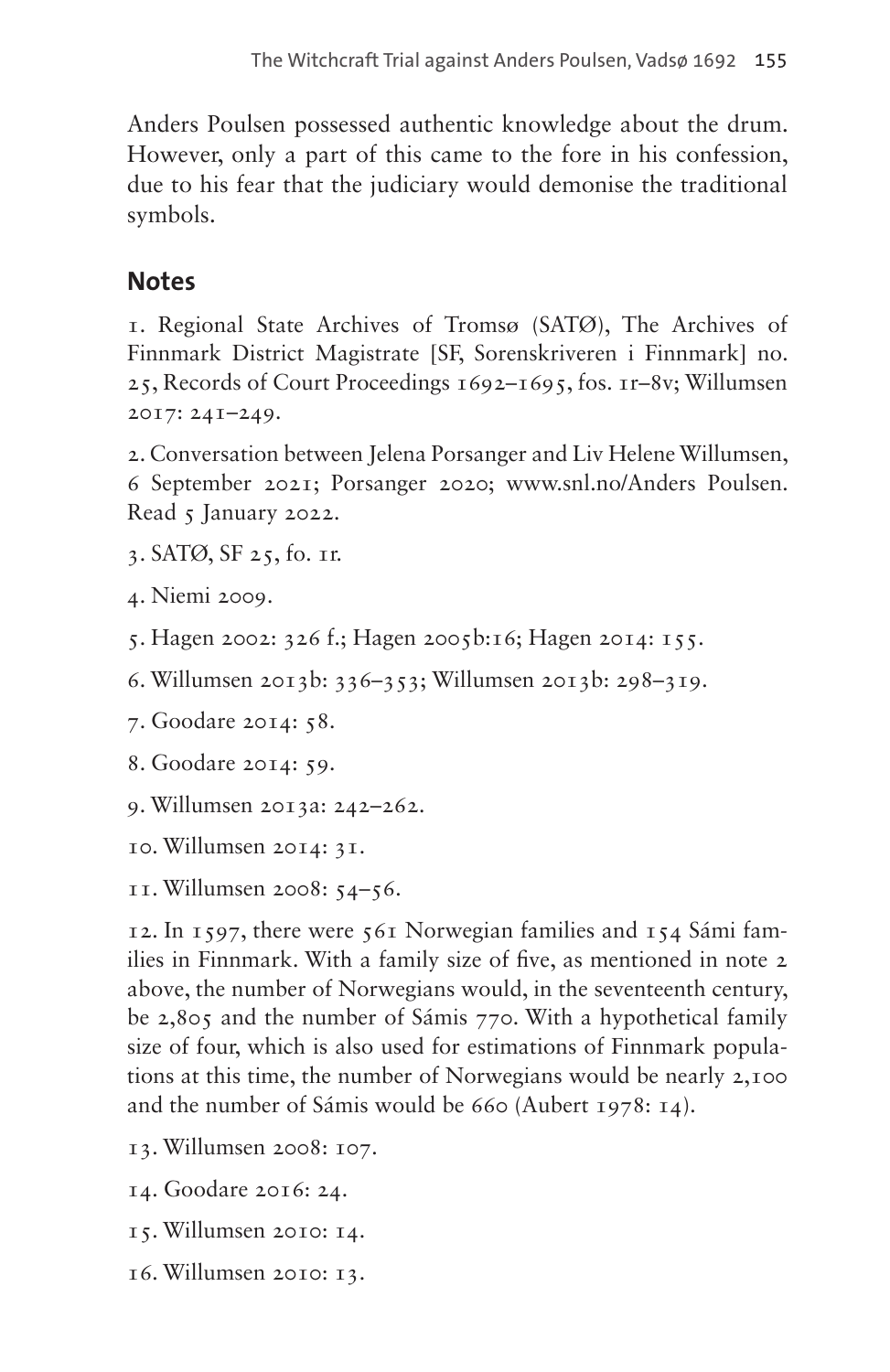- <span id="page-17-0"></span>17. Willumsen 2008: 93, 96.
- <span id="page-17-1"></span>18. Quiwe Baarsen, 1627, and Anders Poulsen, 1692.

<span id="page-17-2"></span>19. Magnus 1982.

<span id="page-17-3"></span>20. Orig. 'et smal hundrede aarβ alder som er fem gange 20 aar'. Ref. SATØ, SF 25, fo. 1v.

<span id="page-17-4"></span>21. An inventory of his belongings was drawn up by the deputy bailiff, the Sámi constable, and two jurors, and read before the court. Ref. SATØ, SF 25, fo. 8v.

<span id="page-17-5"></span>22. SATØ, SF 25, fo. 1r.

<span id="page-17-6"></span>23. SATØ, SF 25, fo. 1r.

- <span id="page-17-7"></span>24. SATØ, SF 25, fo. 8r.
- <span id="page-17-8"></span>25. SATØ, SF 25, fos. 10r–15v.
- <span id="page-17-9"></span>26. Genette (1972) 1980; Genette (1983) 1988; Genette (1991) 1993.
- <span id="page-17-10"></span>27. Grubbe 2005: 1–16.
- <span id="page-17-11"></span>28. Niemi 1988: 34; Grubbe 2004: 10; Hagen 2005a: 246–263.

<span id="page-17-12"></span>29. Niemi 1983: 219; Willumsen 1994: 57.

<span id="page-17-13"></span>30. Hansen & Olsen 2004: 239, 263.

<span id="page-17-14"></span>31. Skjelmo & Willumsen 2017.

<span id="page-17-15"></span>32. Isaac Olsen quickly learned the Sámi language and started traveling among the Sámi population, particularly in Eastern Finnmark. Isaac Olsen left a handwritten copybook, which is a valuable source when it comes to Sámi religious practice; cf. Skjelmo & Willumsen 2018; Willumsen 2016.

- <span id="page-17-16"></span>33. Orig. 'dechel' which means 'devil'.
- <span id="page-17-17"></span>34. SATØ, SF 25, fo. 6r.
- <span id="page-17-18"></span>35. Orig. 'karelsk'.
- <span id="page-17-19"></span>36. SATØ, SF 25, fo. 2v.
- <span id="page-17-20"></span>37. SATØ, SF 25, fos. 2r–2v.
- <span id="page-17-21"></span>38. Pollan 1997: 24.
- <span id="page-17-22"></span>39. SATØ, SF 25, fo. 2v.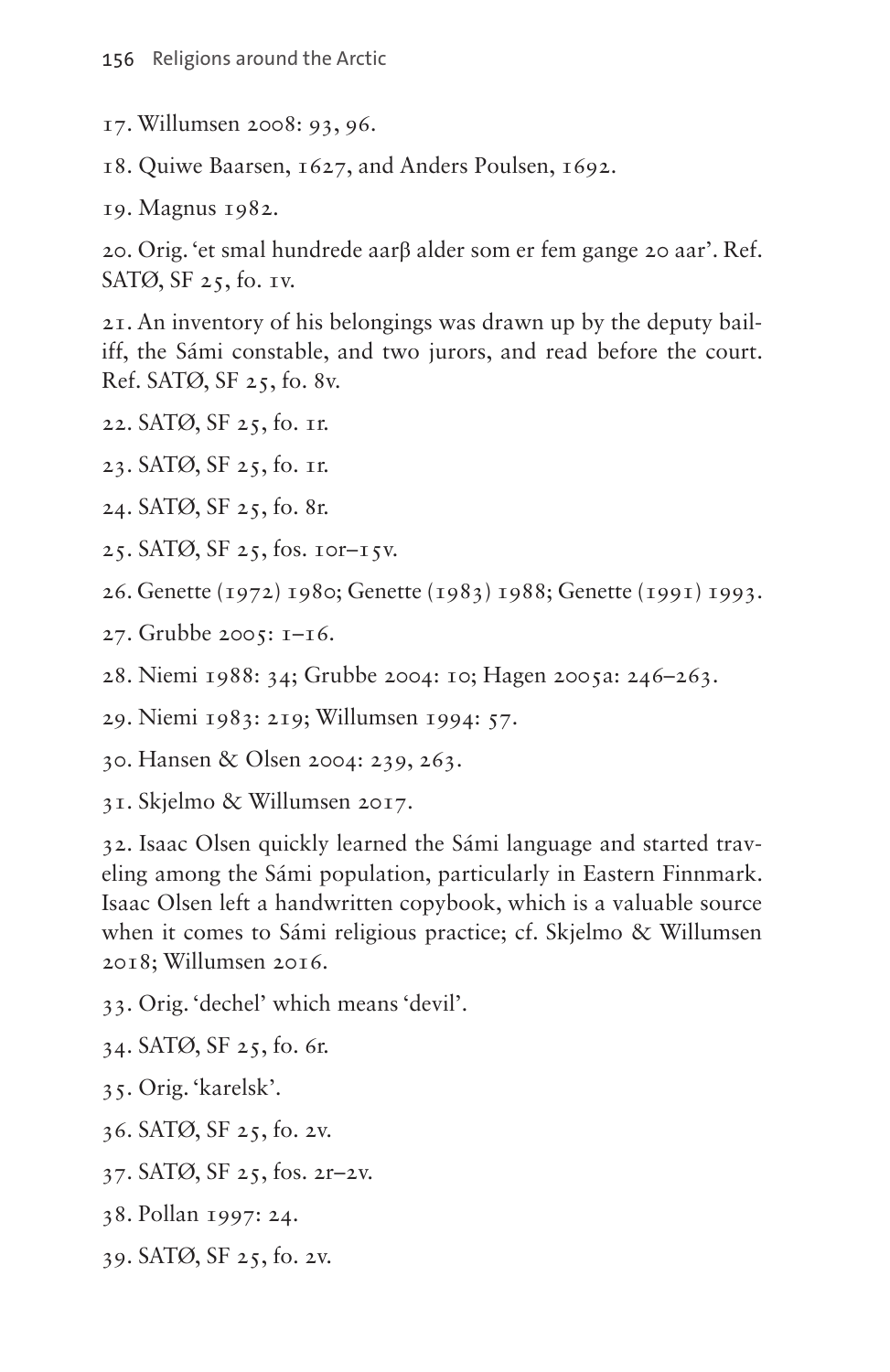<span id="page-18-0"></span>40. SATØ, SF 25, fo. 2v.

<span id="page-18-1"></span>41. Another interpretation might be that he developed his own, quite sophisticated theodicy, where *Diermis* guarantees good as well as evil.

<span id="page-18-2"></span>42. In Norwegian *domkirke*, in Swedish *domkyrka*, in German *Domkirche*.

<span id="page-18-3"></span>43. This word means 'angel' in Norwegian.

<span id="page-18-4"></span>44. SATØ, SF 25, fo. 2v.

<span id="page-18-5"></span>45. SATØ, SF 25, fo. 3r.

<span id="page-18-6"></span>46. SATØ, SF 25, fo. 3r.

<span id="page-18-7"></span>47. SATØ, SF 25, fo. 3r.

<span id="page-18-8"></span>48. SATØ, SF 25, fo. 3r.

<span id="page-18-9"></span>49. SATØ, SF 25, fo. 3r.

<span id="page-18-10"></span>50. *Jul* is the Norwegian word for Christmas.

<span id="page-18-11"></span>51. SATØ, SF 25, fo. 3v.

<span id="page-18-12"></span>52. SATØ, SF 25, fo. 3v.

<span id="page-18-13"></span>53. SATØ, SF 25, fo. 3v.

<span id="page-18-14"></span>54. SATØ, SF 25, fo. 3v.

<span id="page-18-15"></span>55. In the Scottish withcraft trials in Aberdeenshire 1597, Andrew Man mentioned the word 'Christsonday', which somewhat resembles Anders Poulsen's rhetoric.

<span id="page-18-16"></span>56. SATØ, SF 25, fos. 3v–4r.

<span id="page-18-17"></span>57. Orig. *Kirche*.

- <span id="page-18-18"></span>58. SATØ, SF 25, fo. 4r.
- <span id="page-18-19"></span>59. SATØ, SF 25, fo. 4v.
- <span id="page-18-20"></span>60. SATØ, SF 25, fo. 4v.
- <span id="page-18-21"></span>61. SATØ, SF 25, fos. 4r–4v.
- <span id="page-18-22"></span>62. SATØ, SF 25, fo. 6r.
- <span id="page-18-23"></span>63. SATØ, SF 25, fo. 14r.
- <span id="page-18-24"></span>64. SATØ, SF 25, fo. 5r.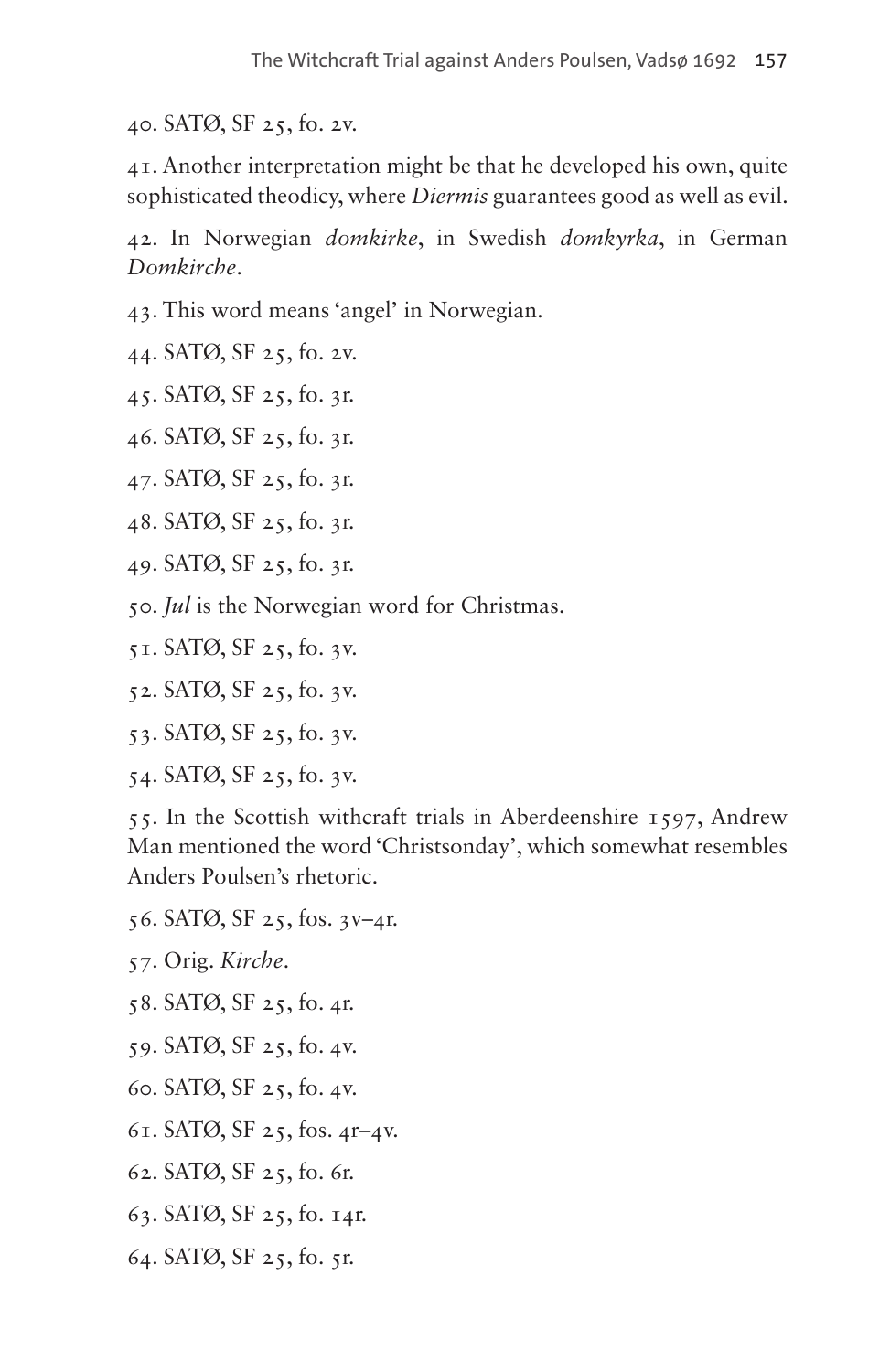<span id="page-19-0"></span>65. Rydving 2004: 99–107.

<span id="page-19-1"></span>66. Rydving 1995; Jørkov 2000: 9–17; Willumsen 2013a: 318 f.; Skjelmo & Willumsen 2017: 204–214.

#### **References**

Primary source

SATØ = Regional State Archives of Tromsø, The Archives of Finnmark District Magistrate [SF, Sorenskriveren i Finnmark] no. 25, Records of Court Proceedings 1692–1695, fos. 1r– 8v.

#### Primary printed source

Willumsen, Liv Helene. 2017. *Kilder til trolldomsprosessene i Finnmark. Modernisert språklig utgave*, pp. 241–249. Tromsø: Statsarkivet i Tromsø.

#### Secondary literature

- Aubert, Vilhelm. 1978. *Den samiske befolkning i Nord-Norge* / *Sámi ál'bmut Davvi-Norgas* (Artikler fra Statistisk sentralbyrå 107). Oslo Statistisk sentralbyrå.
- Genette, Gérard. (1972) 1980. *Narrative Discourse: An Essay in Method*. Ithaca, NY: Cornell University Press.
	- ——— (1983) 1988. *Narrative Discourse Revisited*. Ithaca, NY: Cornell University Press.
	- ——— (1991) 1993. *Fiction and Diction*. Ithaca, NY: Cornell University Press.
- Goodare, Julian. 2014. The Finnmark witches in European context. *Steilneset Memorial*, pp. 57–63. Eds. R.L.Andreassen & L.H. Willumsen. Stamsund: Orkana.
- ——— 2016. *The European Witch-Hunt*. London: Routledge.
- Grubbe, Sivert. 2004. Kongens sjøreise. *Kongens reise til det ytterste nord*, pp. 1–16. [Eds.] R. Blix Hagen & P.E. Sparboe. Tromsø: Ravnetrykk.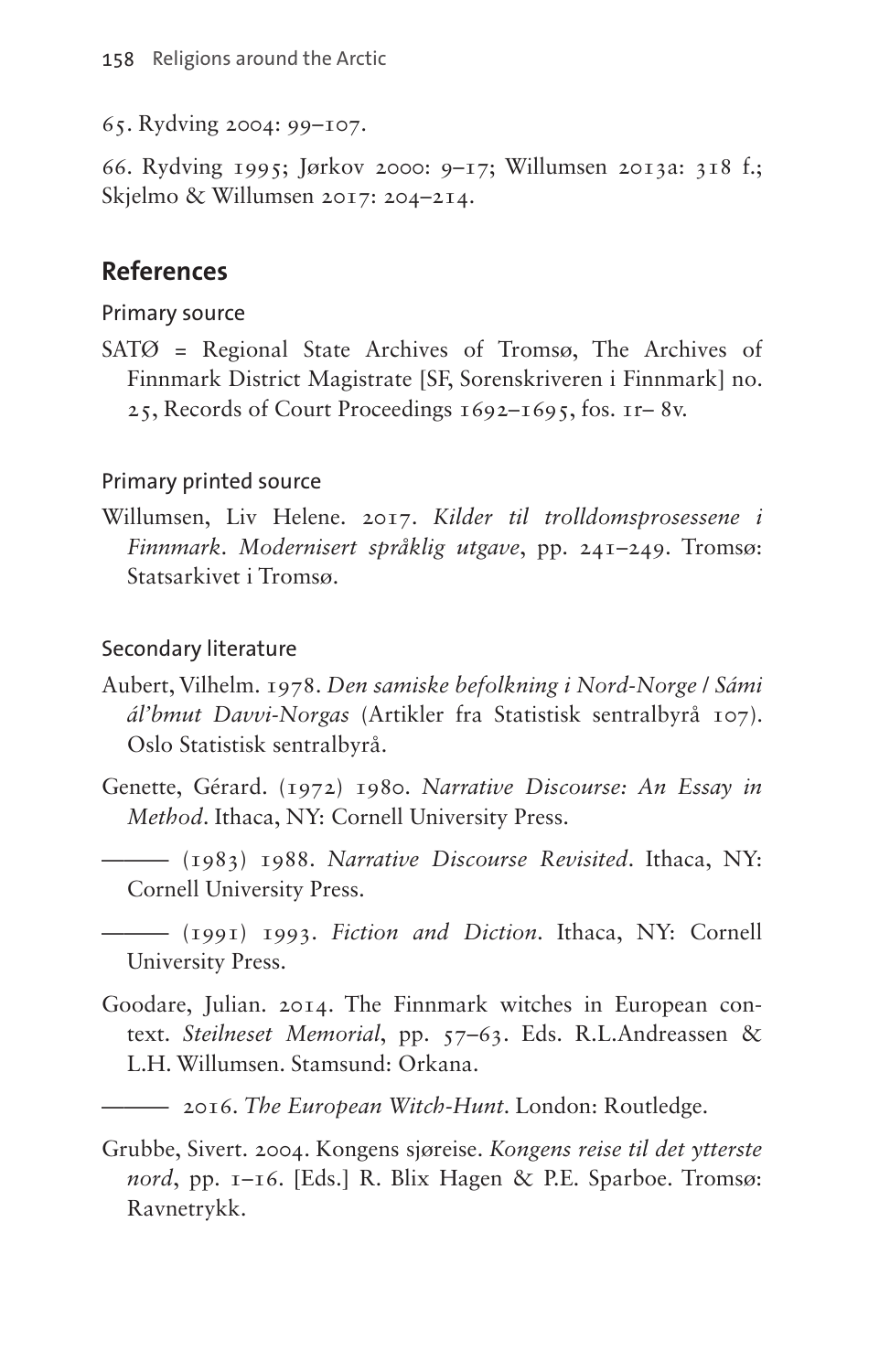Hagen, Rune Blix. 2002. Harmløs dissenter eller djevelsk trollmann? Trolldomsprosessen mot samen Anders Poulsen i 1692. *Historisk tidsskrift* 81:2–3, pp. 319–346.

——— 2005a. The king, the cat, and the chaplain. *Communicating with the Spirits* (Demons, Spirits, Witches 1), pp. 246–263. Eds. G. Klaniczay & E. Pocs. Budapest: Central European University Press.

——— 2005b. *Samer er trollmenn i norsk historie*. Karasjok: CálliidLágádus.

——— 2014. Witchcraft and ethnicity: A critical perspective on Sami shamanism in seventeenth-century Northern Norway. *Writing Witch-Hunt Histories. Challenging the Paradigm* (Studies in Medieval and Reformation Traditions 173), pp. 155–163. Eds. M. Nennonen & R.M. Toivo. Leiden: Brill.

- Hansen, Lars Ivar & Bjørnar Olsen. 2004. *Samenes historie fram til 1750*. Oslo: Cappelen Akademisk Forlag.
- Jørkov, Birgitte. 2000. Den stærke tromme. *Siden Saxo* 2000:1, pp. 9–17.
- Magnus, Olaus. 1555. *Historia de gentibus septentrionalibus* […]. Roma: Viotti.

——— (1555) 1982. *Historia om de nordiska folken*. Stockholm: Gidlunds.

Niemi, Einar. 1983. *Vadsøs historie*. 1, Fra øyvær til kjøpstad. Vadsø: Vadsø kommune.

——— 1988. Christian 4s Finnmarksreise i 1599. *Årbok for Foreningen til norske fortidsminnesmerkers bevaring* 1988, pp. 17–38.

——— 2009. Anders Paulsen. *Norsk biografisk leksikon*. [https://nbl](https://nbl.snl.no) [.snl.no](https://nbl.snl.no) (accessed  $5$  Jan. 2016).

Pollan, Brita. 1997. *Samiske beretninger*. Oslo: Aschehoug.

Porsanger, Jelena. 2020. Un musée autochtone Sámi et le rapatriement d'un tambour sámi du XVIIe siècle. *Recherches amérindiennes au Québec* 50:3, pp. 1–21.